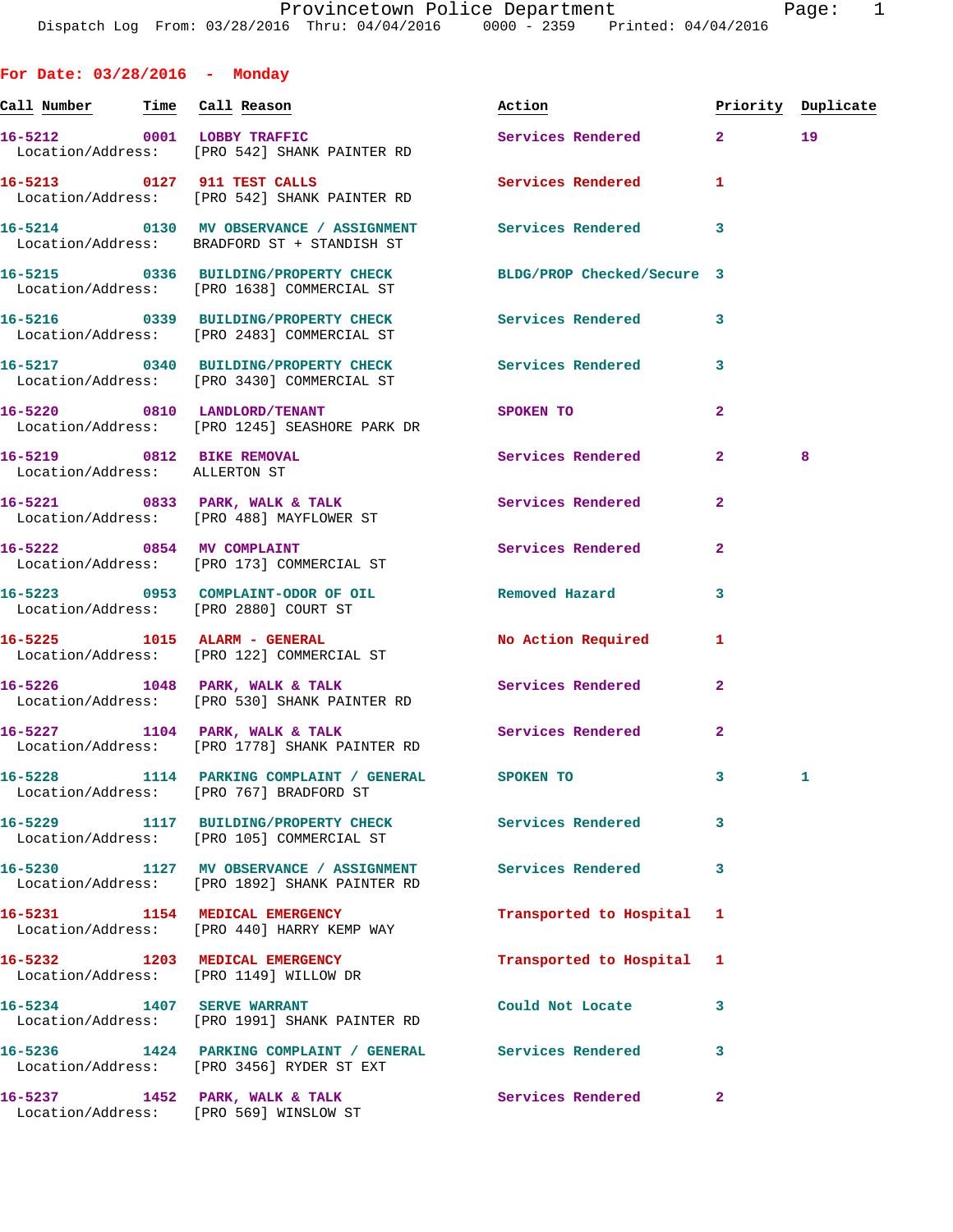|                                        | Provincetown Police Department<br>Dispatch Log From: 03/28/2016 Thru: 04/04/2016 0000 - 2359 Printed: 04/04/2016 |                            | Page: 2 |
|----------------------------------------|------------------------------------------------------------------------------------------------------------------|----------------------------|---------|
|                                        | 16-5238 1522 FIRE, MUTUAL AID 3ervices Rendered 1<br>Location/Address: [PRO 3728] COMMERCIAL ST                  |                            |         |
|                                        | 16-5239 1531 BUILDING/PROPERTY CHECK BLDG/PROP Checked/Secure 3<br>Location/Address: [PRO 707] BAYBERRY AVE      |                            |         |
|                                        | 16-5240 1557 ROAD DEBRIS<br>Location/Address: [PRO 2518] ROUTE 6                                                 | Taken/Referred to Other 2  |         |
|                                        | 16-5241 1621 BUILDING/PROPERTY CHECK BLDG/PROP Checked/Secure 3<br>Location/Address: [PRO 525] COMMERCIAL ST     |                            |         |
|                                        | 16-5242 1639 BUILDING/PROPERTY CHECK BLDG/PROP Checked/Secure 3<br>Location/Address: [PRO 433] RYDER ST EXT      |                            |         |
|                                        | 16-5243 1700 MV OBSERVANCE / ASSIGNMENT Services Rendered<br>Location/Address: BRADFORD ST + STANDISH ST         |                            | 3       |
|                                        | 16-5244 1703 VERBAL 1-WAY<br>Location/Address: BRADFORD ST + WASHINGTON AVE                                      | <b>VERBAL WARNING</b>      | 3       |
|                                        | 16-5245 1712 CUSTODY COMPLAINT<br>Location/Address: [PRO 523] COMMERCIAL ST                                      | Services Rendered          | 3       |
| Location/Address: [PRO 58] BRADFORD ST | 16-5246 1720 MV OBSERVANCE / ASSIGNMENT Services Rendered 3                                                      |                            |         |
|                                        | 16-5247 1728 VERBAL SPEED<br>Location/Address: ATKINS MAYO RD + BRADFORD ST                                      | <b>VERBAL WARNING</b>      | 3       |
| Location/Address: [PRO 521] ROUTE 6    | 16-5248 1741 BUILDING/PROPERTY CHECK BLDG/PROP Checked/Secure 3                                                  |                            |         |
|                                        | 16-5250 1802 BUILDING/PROPERTY CHECK BLDG/PROP Checked/Secure 3<br>Location/Address: [PRO 1646] WINSLOW ST       |                            |         |
|                                        | 16-5249 1804 BUILDING/PROPERTY CHECK BLDG/PROP Checked/Secure 3<br>Location/Address: [PRO 16] BRADFORD ST        |                            |         |
|                                        | 16-5251 1845 BUILDING/PROPERTY CHECK BLDG/PROP Checked/Secure 3<br>Location/Address: [PRO 1638] COMMERCIAL ST    |                            |         |
|                                        | 16-5252 1852 BUILDING/PROPERTY CHECK<br>Location/Address: [PRO 447] JEROME SMITH RD                              | BLDG/PROP Checked/Secure 3 |         |
|                                        | 16-5253 1858 VERBAL 1-WAY<br>Location/Address: [PRO 399] COMMERCIAL ST                                           | <b>VERBAL WARNING</b>      | 3       |
|                                        | 16-5254 1921 ASSIST AGENCY / MUTUAL AID Services Rendered<br>Location/Address: [PRO 3259] MACMILLAN WHARF        |                            | 3       |
|                                        | 16-5255 1950 BUILDING/PROPERTY CHECK<br>Location/Address: [PRO 1778] SHANK PAINTER RD                            | BLDG/PROP Checked/Secure 3 |         |
| Location/Address: [PRO 3287] ROUTE 6   | 16-5256 2043 BUILDING/PROPERTY CHECK BLDG/PROP Checked/Secure 3                                                  |                            |         |
|                                        | 16-5257 2053 BUILDING/PROPERTY CHECK<br>Location/Address: [PRO 66] BRADFORD ST EXT                               | BLDG/PROP Checked/Secure 3 |         |
|                                        | 16-5258 2112 BUILDING/PROPERTY CHECK BLDG/PROP Checked/Secure 3<br>Location/Address: [PRO 306] COMMERCIAL ST     |                            |         |
|                                        | 16-5259 2122 MV OBSERVANCE / ASSIGNMENT Services Rendered<br>Location/Address: [PRO 94] BRADFORD ST              |                            | 3       |
|                                        | 16-5260 2223 BUILDING/PROPERTY CHECK<br>Location/Address: [PRO 2540] RACE POINT RD                               | Services Rendered          | 3       |
|                                        | 16-5261 2336 BUILDING/PROPERTY CHECK BLDG/PROP Checked/Secure 3                                                  |                            |         |

Location/Address: [PRO 3259] MACMILLAN WHARF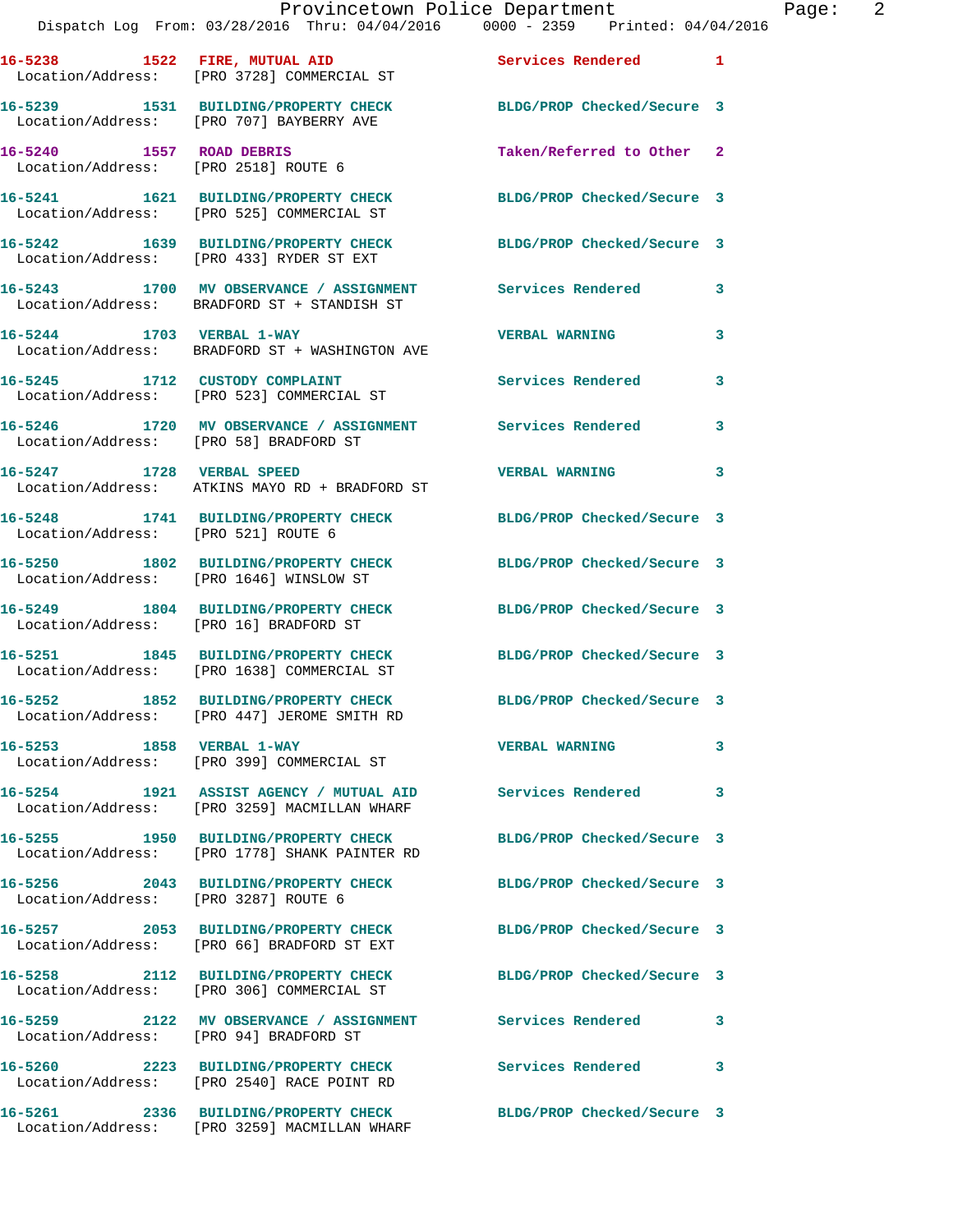|                                     | Provincetown Police Department<br>Dispatch Log From: 03/28/2016 Thru: 04/04/2016 0000 - 2359 Printed: 04/04/2016 |                            |   | Page |
|-------------------------------------|------------------------------------------------------------------------------------------------------------------|----------------------------|---|------|
|                                     | 16-5262 2353 BUILDING/PROPERTY CHECK BLDG/PROP Checked/Secure 3<br>Location/Address: [PRO 440] HARRY KEMP WAY    |                            |   |      |
|                                     | 16-5263 2353 NOISE COMPLAINT<br>Location/Address: [PRO 1707] BRADFORD ST                                         | Services Rendered 3        |   |      |
| For Date: $03/29/2016$ - Tuesday    |                                                                                                                  |                            |   |      |
|                                     | 16-5264 0011 LOBBY TRAFFIC<br>Location/Address: [PRO 542] SHANK PAINTER RD                                       | Services Rendered 2        |   | 27   |
|                                     | 16-5266 60042 MV OBSERVANCE / ASSIGNMENT Services Rendered<br>Location/Address: BRADFORD ST + RYDER ST           |                            | 3 |      |
|                                     | 16-5267 0048 BUILDING/PROPERTY CHECK BLDG/PROP Checked/Secure 3<br>Location/Address: [PRO 182] COMMERCIAL ST     |                            |   |      |
| Location: [PRO 3672] TOWN LINE      |                                                                                                                  |                            |   |      |
|                                     | 16-5269 0128 MV OBSERVANCE / ASSIGNMENT No Action Required 3<br>Location/Address: RYDER ST + BRADFORD ST         |                            |   |      |
|                                     | 16-5270 0234 BUILDING/PROPERTY CHECK BLDG/PROP Checked/Secure 3<br>Location/Address: [PRO 530] SHANK PAINTER RD  |                            |   |      |
|                                     | 16-5271 0251 BUILDING/PROPERTY CHECK BLDG/PROP Checked/Secure 3<br>Location/Address: [PRO 175] COMMERCIAL ST     |                            |   |      |
|                                     | 16-5272 0527 BUILDING/PROPERTY CHECK BLDG/PROP Checked/Secure 3<br>Location/Address: [PRO 545] SHANK PAINTER RD  |                            |   |      |
| Location/Address: ROUTE 6           | 16-5273 0540 MV OBSERVANCE / ASSIGNMENT Services Rendered 3                                                      |                            |   |      |
|                                     | 16-5274 0546 BUILDING/PROPERTY CHECK BLDG/PROP Checked/Secure 3<br>Location/Address: [PRO 1778] SHANK PAINTER RD |                            |   |      |
| Location/Address: SHANK PAINTER RD  | 16-5275 0601 MV OBSERVANCE / ASSIGNMENT No Action Required 3                                                     |                            |   |      |
| Location/Address: [PRO 521] ROUTE 6 | 16-5276 0607 BUILDING/PROPERTY CHECK                                                                             | BLDG/PROP Checked/Secure 3 |   |      |
|                                     | 16-5277 0728 BUILDING/PROPERTY CHECK<br>Location/Address: [PRO 2540] RACE POINT RD                               | BLDG/PROP Checked/Secure 3 |   |      |
| Location/Address: ROUTE 6           | 16-5278 0735 MV OBSERVANCE / ASSIGNMENT No Action Required                                                       |                            | з |      |
| 0747 PET BIN<br>16-5279             | Location/Address: [PRO 3296] SHANK PAINTER RD                                                                    | No Action Required         | 2 |      |

**16-5280 0804 MV STOP VERBAL WARNING 3**  Location/Address: ROUTE 6 + SANDY HILL LN

Location/Address: [PRO 569] WINSLOW ST

**16-5287 0900 BUILDING/PROPERTY CHECK BLDG/PROP Checked/Secure 3** 

**16-5281 0807 AT THE SCHOOL Services Rendered 2** 

Location/Address: [PRO 3317] CEMETERY RD

**16-5288 0900 BUILDING/PROPERTY CHECK BLDG/PROP Checked/Secure 3**  Location/Address: [PRO 3318] CEMETERY RD

**16-5282 0910 ASSIST CITIZEN SPOKEN TO 3**  Location/Address: [PRO 542] SHANK PAINTER RD

**16-5283 0921 MV OBSERVANCE / ASSIGNMENT Services Rendered 3**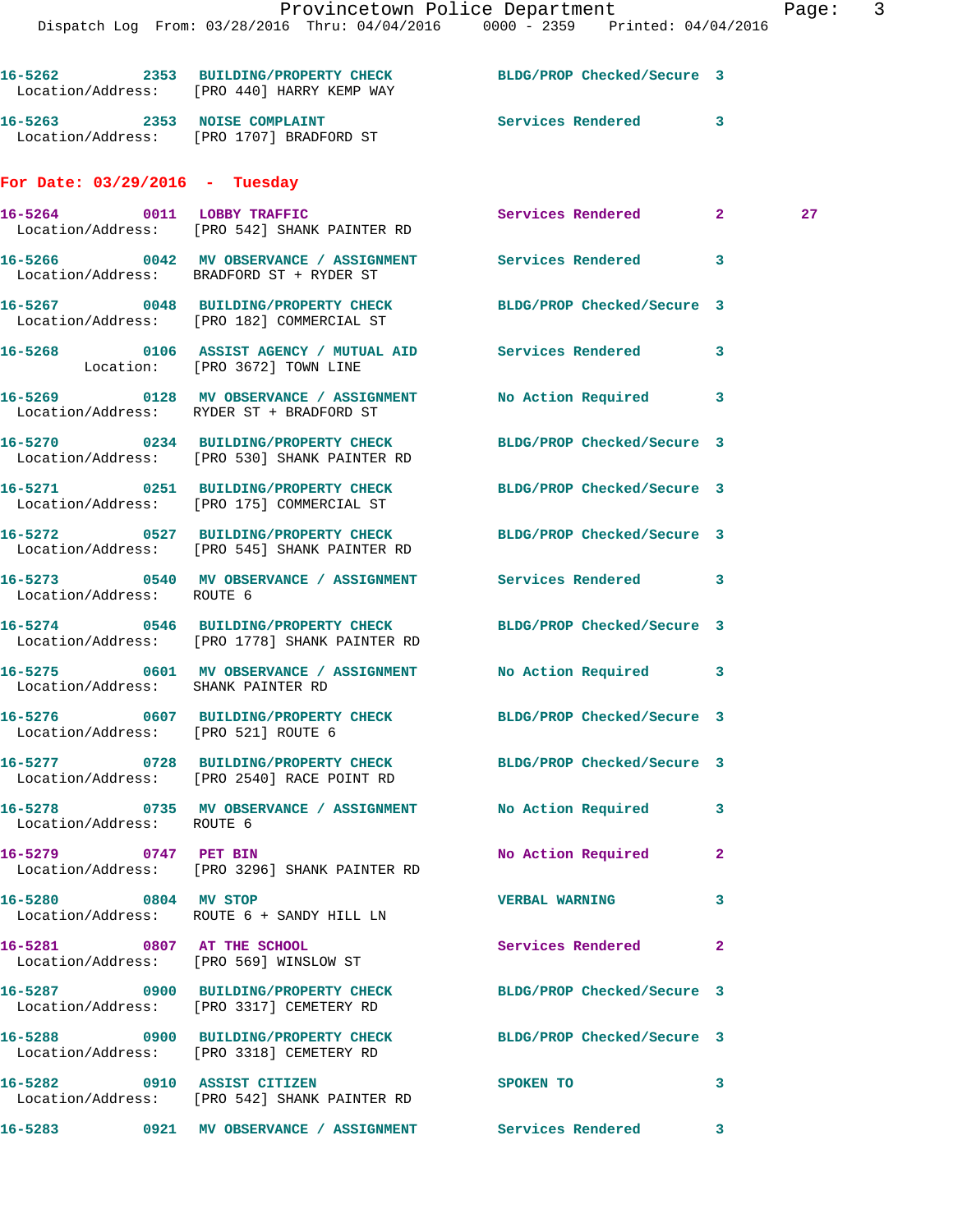|                                                                         | Provincetown Police Department<br>Dispatch Log From: 03/28/2016 Thru: 04/04/2016 0000 - 2359 Printed: 04/04/2016  |                            |                |
|-------------------------------------------------------------------------|-------------------------------------------------------------------------------------------------------------------|----------------------------|----------------|
| Location/Address: [PRO 3440] ROUTE 6                                    |                                                                                                                   |                            |                |
|                                                                         | 16-5284     0955 ASSIST AGENCY / EASTHAM PD      Services Rendered<br>Location/Address:   [PRO 523] COMMERCIAL ST |                            | 3              |
| Location/Address: HARBOR HILL RD                                        | 16-5285 0958 ASSIST AGENCY / WATER DEPT Services Rendered                                                         |                            | 3              |
|                                                                         | 16-5286 1011 LOST WEDDING RING<br>Location/Address: [PRO 542] SHANK PAINTER RD                                    | Services Rendered          | 3              |
|                                                                         | 16-5289 1013 BUILDING/PROPERTY CHECK<br>Location/Address: [PRO 2483] COMMERCIAL ST                                | BLDG/PROP Checked/Secure 3 |                |
| 16-5290 1024 FOLLOW UP                                                  | Location/Address: [PRO 523] COMMERCIAL ST                                                                         | Could Not Locate           | $\mathbf{2}$   |
| 16-5291 1051 ALARM - GENERAL<br>Location/Address: [PRO 1498] ARCH ST    |                                                                                                                   | No Action Required         | 1              |
|                                                                         | 16-5292 1059 BUILDING/PROPERTY CHECK<br>Location/Address: [PRO 2540] RACE POINT RD                                | <b>Services Rendered</b>   | 3              |
| 16-5293 1107 MV COMPLAINT                                               | Location/Address: [PRO 2520] PRINCE ST                                                                            | Services Rendered          | $\mathbf{2}$   |
| 16-5294 1107 TRESPASS                                                   | Location/Address: [PRO 116] COMMERCIAL ST                                                                         | Services Rendered          | $\mathbf{2}$   |
|                                                                         | 16-5295 1111 HAZARDS-POTHOLE<br>Location/Address: [PRO 816] COMMERCIAL ST                                         | Taken/Referred to Other    | $\mathbf{2}$   |
| Location/Address: [PRO 3287] ROUTE 6                                    | 16-5296 1132 BUILDING/PROPERTY CHECK                                                                              | BLDG/PROP Checked/Secure 3 |                |
| 16-5297 1153 MEDICAL EMERGENCY<br>Location/Address: [PRO 3222] ALDEN ST |                                                                                                                   | <b>PATIENT REFUSAL</b>     | 1              |
|                                                                         | 16-5298 1238 ASSIST AGENCY / FD<br>Location/Address: CENTER ST + COMMERCIAL ST                                    | Services Rendered          | 3              |
|                                                                         | 16-5299 1254 BUILDING/PROPERTY CHECK BLDG/PROP Checked/Secure 3<br>Location/Address: [PRO 16] BRADFORD ST         |                            |                |
| 16-5300 1300 MV DISABLED                                                | Location/Address: BRADFORD ST + COURT ST                                                                          | Services Rendered          | $\mathbf{2}$   |
| Location/Address: SNAIL RD                                              | 16-5301 1309 MV OBSERVANCE / ASSIGNMENT Services Rendered                                                         |                            | 3              |
| 16-5302 1321 THREATS                                                    | Location/Address: [PRO 542] SHANK PAINTER RD                                                                      | SPOKEN TO                  | $\overline{a}$ |
| Location/Address: [PRO 3222] ALDEN ST                                   | 16-5303 1329 PARK, WALK & TALK                                                                                    | No Action Required         | 2              |
|                                                                         | 16-5304 1349 ALARM - FIRE/TESTING<br>Location/Address: [PRO 3718] BRADFORD ST                                     | <b>Services Rendered</b>   | 1              |
|                                                                         | 16-5305 1349 DISTURBANCE<br>Location/Address: [PRO 3801] COMMERCIAL ST                                            | SPOKEN TO                  | 1              |
|                                                                         | 16-5306 1459 PARK, WALK & TALK<br>Location/Address: [PRO 569] WINSLOW ST                                          | Services Rendered          | $\mathbf{2}$   |
|                                                                         | 16-5307 1513 BUILDING/PROPERTY CHECK<br>Location/Address: [PRO 564] BAYBERRY AVE                                  | BLDG/PROP Checked/Secure 3 |                |
|                                                                         | 16-5308 1525 BUILDING/PROPERTY CHECK<br>Location/Address: [PRO 1778] SHANK PAINTER RD                             | BLDG/PROP Checked/Secure 3 |                |

Page: 4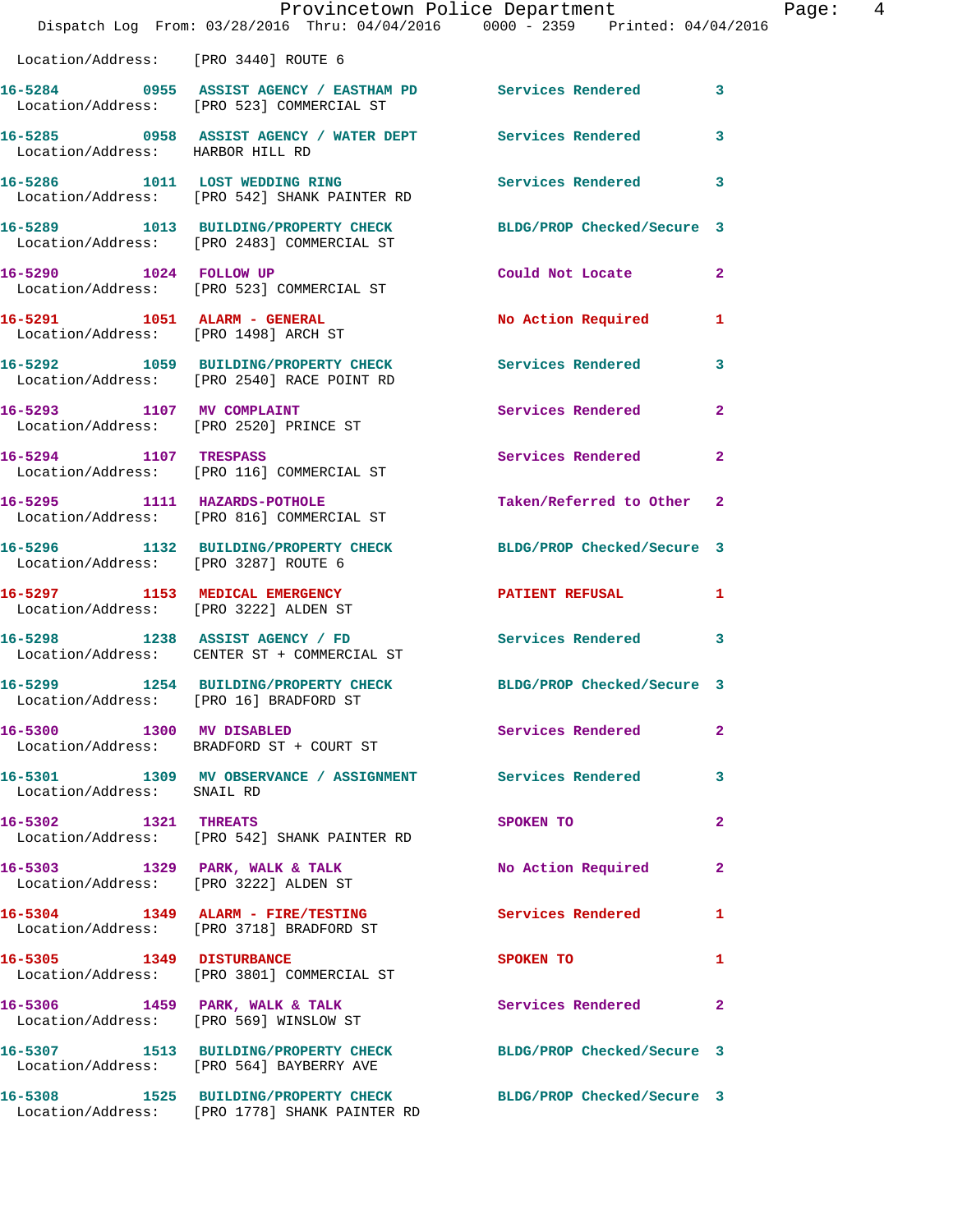|                                      | Dispatch Log From: 03/28/2016 Thru: 04/04/2016 0000 - 2359 Printed: 04/04/2016                                | Provincetown Police Department |              | Page: 5 |  |
|--------------------------------------|---------------------------------------------------------------------------------------------------------------|--------------------------------|--------------|---------|--|
|                                      | 16-5309 1533 PARK, WALK & TALK 1988 Taken/Referred to Other 2<br>Location/Address: [PRO 105] COMMERCIAL ST    |                                |              |         |  |
|                                      | 16-5310 1533 MV OBSERVANCE / ASSIGNMENT Services Rendered 3<br>Location/Address: [PRO 106] COMMERCIAL ST      |                                |              |         |  |
|                                      | 16-5311 1536 VERBAL SPEED<br>Location/Address: [PRO 68] PROVINCELANDS RD                                      | <b>VERBAL WARNING</b>          | 3            |         |  |
|                                      | 16-5312 1546 VERBAL SPEED<br>Location/Address: [PRO 2380] CREEK HILL RD                                       | VERBAL WARNING 3               |              |         |  |
|                                      | 16-5313 1555 MV DISABLED<br>Location/Address: [PRO 2499] RACE POINT RD                                        | Taken/Referred to Other 2      |              |         |  |
|                                      | 16-5314 1608 VERBAL 1-WAY<br>Location/Address: [PRO 399] COMMERCIAL ST                                        | VERBAL WARNING 3               |              |         |  |
|                                      | 16-5315 1652 BUILDING/PROPERTY CHECK BLDG/PROP Checked/Secure 3<br>Location/Address: [PRO 521] ROUTE 6        |                                |              |         |  |
|                                      | 16-5317 1807 BUILDING/PROPERTY CHECK BLDG/PROP Checked/Secure 3<br>Location/Address: [PRO 3033] COMMERCIAL ST |                                |              |         |  |
|                                      | 16-5318 1811 MV DISABLED<br>Location/Address: [PRO 2490] PROVINCELANDS RD                                     | Taken/Referred to Other 2      |              |         |  |
|                                      | 16-5319 1812 BUILDING/PROPERTY CHECK BLDG/PROP Checked/Secure 3<br>Location/Address: [PRO 2206] COMMERCIAL ST |                                |              |         |  |
|                                      | 16-5320 1838 BUILDING/PROPERTY CHECK<br>Location/Address: [PRO 3033] COMMERCIAL ST                            | BLDG/PROP Checked/Secure 3     |              |         |  |
|                                      | 16-5321 1902 MV DAMAGE<br>Location/Address: [PRO 542] SHANK PAINTER RD                                        | Services Rendered 2            |              |         |  |
|                                      | 16-5322 1916 BUILDING/PROPERTY CHECK<br>Location/Address: [PRO 2540] RACE POINT RD                            | BLDG/PROP Checked/Secure 3     |              |         |  |
| Location/Address: [PRO 3287] ROUTE 6 | 16-5323 2038 BUILDING/PROPERTY CHECK BLDG/PROP Checked/Secure 3                                               |                                |              |         |  |
| Location/Address: [PRO 3440] ROUTE 6 | 16-5324 2046 MV OBSERVANCE / ASSIGNMENT                                                                       | <b>Services Rendered</b>       | 3            |         |  |
|                                      | 16-5325 2049 BUILDING/PROPERTY CHECK<br>Location/Address: [PRO 3256] COMMERCIAL ST                            | BLDG/PROP Checked/Secure 3     |              |         |  |
|                                      | 16-5326 2120 BUILDING/PROPERTY CHECK<br>Location/Address: [PRO 3259] MACMILLAN WHARF                          | BLDG/PROP Checked/Secure 3     |              |         |  |
|                                      | 16-5327 2332 BUILDING/PROPERTY CHECK<br>Location/Address: [PRO 1638] COMMERCIAL ST                            | BLDG/PROP Checked/Secure 3     |              |         |  |
|                                      | 16-5328 2338 BUILDING/PROPERTY CHECK<br>Location/Address: [PRO 519] RACE POINT RD                             | BLDG/PROP Checked/Secure 3     |              |         |  |
| For Date: $03/30/2016$ - Wednesday   |                                                                                                               |                                |              |         |  |
|                                      | 16-5329 0002 LOBBY TRAFFIC<br>Location/Address: [PRO 542] SHANK PAINTER RD                                    | Services Rendered 2            |              | 22      |  |
| 16-5331 0037 MV STOP                 |                                                                                                               | Arrest(s) Made                 | $\mathbf{3}$ |         |  |

Refer To Arrest: 16-48-AR **16-5332 0038 BUILDING/PROPERTY CHECK BLDG/PROP Checked/Secure 3**  Location/Address: [PRO 3033] COMMERCIAL ST

Location/Address: COMMERCIAL ST + ALLERTON ST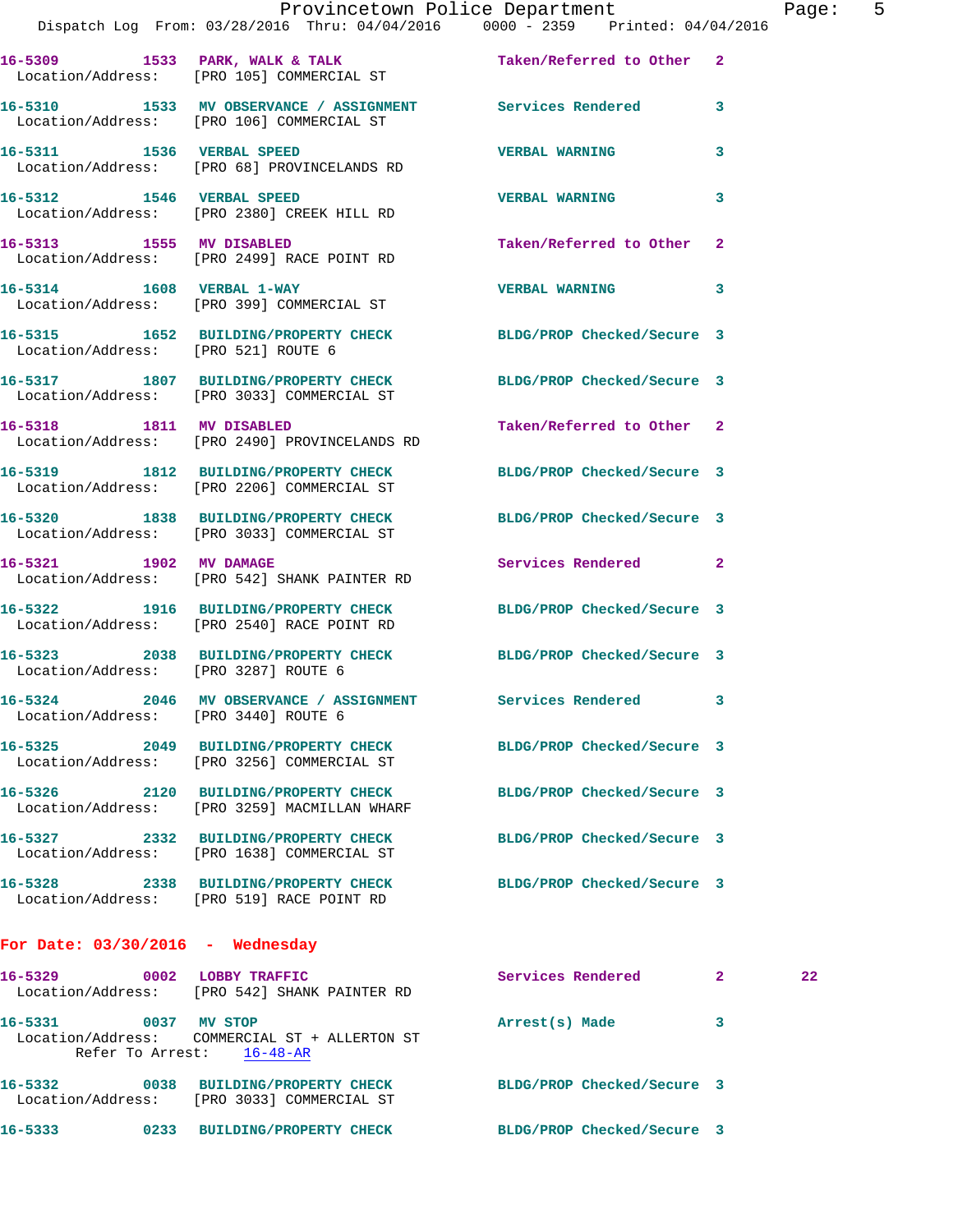|                                      | Dispatch Log From: 03/28/2016 Thru: 04/04/2016 0000 - 2359 Printed: 04/04/2016                                 | Provincetown Police Department |                         | Page: 6        |  |
|--------------------------------------|----------------------------------------------------------------------------------------------------------------|--------------------------------|-------------------------|----------------|--|
|                                      | Location/Address: [PRO 530] SHANK PAINTER RD                                                                   |                                |                         |                |  |
|                                      | 16-5334 0238 MV OBSERVANCE / ASSIGNMENT No Action Required 3<br>Location/Address: [PRO 2577] BRADFORD ST       |                                |                         |                |  |
|                                      | 16-5335 0716 LOST KEYS<br>Location/Address: [PRO 542] SHANK PAINTER RD                                         | Services Rendered 3            |                         |                |  |
| Location/Address: [PRO 3287] ROUTE 6 | 16-5336 0745 BUILDING/PROPERTY CHECK BLDG/PROP Checked/Secure 3                                                |                                |                         |                |  |
|                                      | 16-5337 0803 AT SCHOOL<br>Location/Address: [PRO 569] WINSLOW ST                                               | Services Rendered 3            |                         |                |  |
|                                      | 16-5338 0826 BUILDING/PROPERTY CHECK BLDG/PROP Checked/Secure 3<br>Location/Address: [PRO 16] BRADFORD ST      |                                |                         |                |  |
|                                      | 16-5339 0830 SERVICE CALL<br>Location/Address: [PRO 488] MAYFLOWER ST                                          | Services Rendered 3            |                         |                |  |
| Location/Address: [PRO 3440] ROUTE 6 | 16-5341 0915 MV OBSERVANCE / ASSIGNMENT Services Rendered 3                                                    |                                |                         |                |  |
| 16-5342 0940 EVALUATION              | Location/Address: [PRO 3222] ALDEN ST                                                                          | Services Rendered 1            |                         |                |  |
|                                      | 16-5343 1054 BUILDING/PROPERTY CHECK BLDG/PROP Checked/Secure 3<br>Location/Address: [PRO 447] JEROME SMITH RD |                                |                         |                |  |
| Location/Address: SHANK PAINTER RD   | 16-5344 1103 MV OBSERVANCE / ASSIGNMENT Services Rendered 3                                                    |                                |                         |                |  |
|                                      | 16-5345 1137 911 TEST CALLS<br>Location/Address: [PRO 2977] COMMERCIAL ST                                      | Services Rendered 1            |                         | 1              |  |
| Refer To Arrest: 16-49-AR            | 16-5346 1144 MV STOP/ARREST<br>Location/Address: [PRO 78] BRADFORD ST                                          | Arrest(s) Made                 | $\overline{\mathbf{3}}$ |                |  |
|                                      | 16-5347 1341 DOG PLACEMENT<br>Location/Address: [PRO 3670] SHANK PAINTER RD                                    | Services Rendered 2            |                         | $\overline{2}$ |  |
|                                      | 16-5348 1352 COURT RUN<br>Location/Address: [PRO 542] SHANK PAINTER RD                                         | Taken/Referred to Other 3      |                         |                |  |
|                                      | 16-5349 1359 STOMACH PAINS/TRANSPORT<br>Location/Address: [PRO 1038] OFF CONWELL ST                            | Transported to Hospital 1      |                         |                |  |
|                                      | 16-5351 1414 BUILDING/PROPERTY CHECK<br>Location/Address: [PRO 1638] COMMERCIAL ST                             | BLDG/PROP Checked/Secure 3     |                         |                |  |
|                                      | 16-5352 1457 PARK, WALK & TALK<br>Location/Address: [PRO 569] WINSLOW ST                                       | Services Rendered 2            |                         |                |  |
|                                      | 16-5353 1513 BUILDING/PROPERTY CHECK BLDG/PROP Checked/Secure 3<br>Location/Address: [PRO 433] RYDER ST EXT    |                                |                         |                |  |
|                                      | 16-5354 1535 MV STOP<br>Location/Address: [PRO 1333] COMMERCIAL ST                                             | VERBAL WARNING 3               |                         |                |  |
|                                      | 16-5355 1545 MEDICAL EMERGENCY<br>Location/Address: [PRO 542] SHANK PAINTER RD                                 | Transported to Hospital 1      |                         |                |  |
|                                      | 16-5356 1611 MV OBSERVANCE / ASSIGNMENT<br>Location/Address: BRADFORD ST + STANDISH ST                         | Services Rendered 3            |                         |                |  |
|                                      | 16-5357 1617 BUILDING/PROPERTY CHECK BLDG/PROP Checked/Secure 3<br>Location/Address: [PRO 3033] COMMERCIAL ST  |                                |                         |                |  |
|                                      | 16-5358 1626 ASSIST CITIZEN/VIN CHECK Services Rendered 3<br>Location/Address: [PRO 542] SHANK PAINTER RD      |                                |                         |                |  |
|                                      |                                                                                                                |                                |                         |                |  |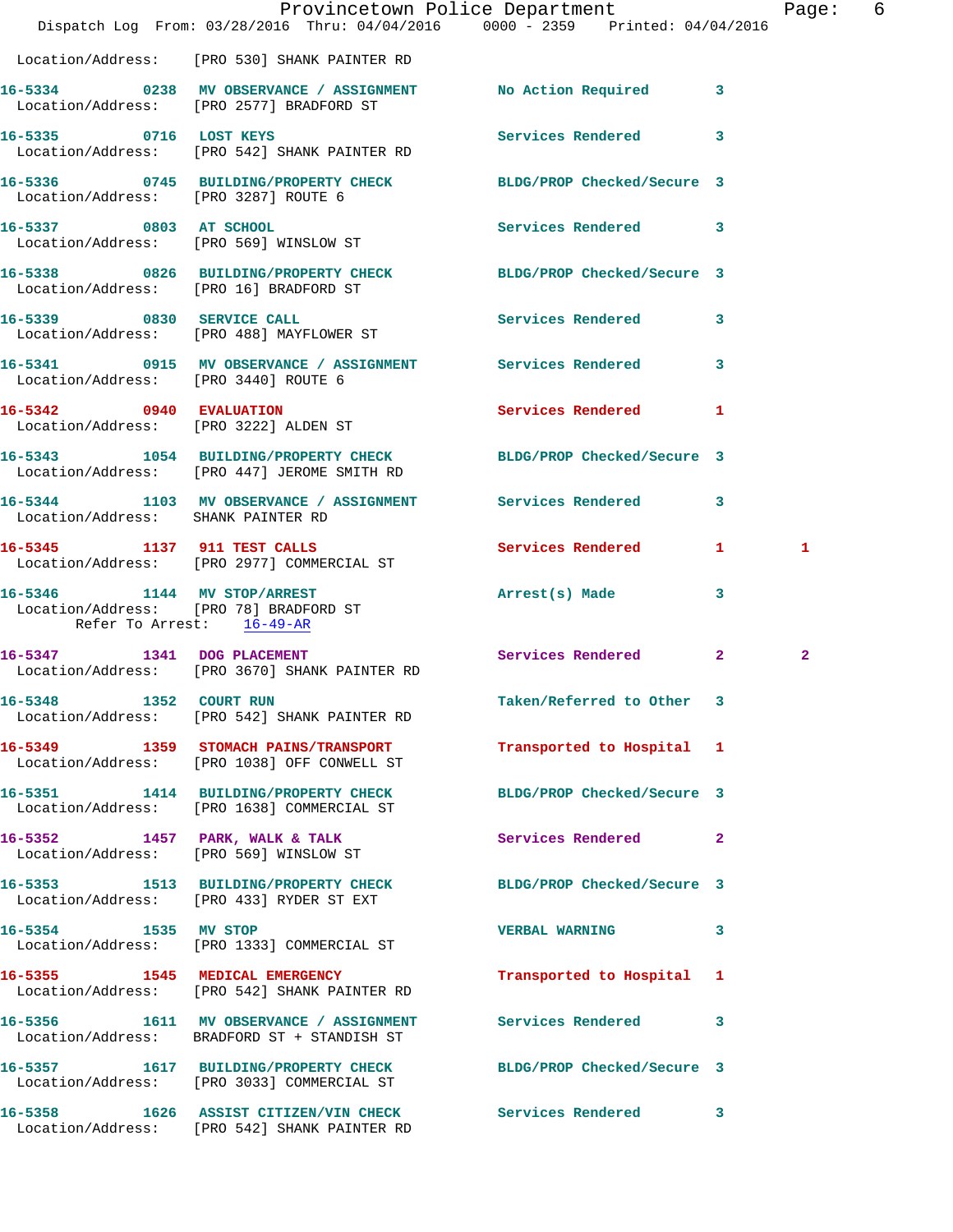| 16-5359 1630 MV STOP                | Location/Address: BRADFORD ST + CARVER ST                                                                            | <b>VERBAL WARNING</b>      | 3            |    |
|-------------------------------------|----------------------------------------------------------------------------------------------------------------------|----------------------------|--------------|----|
| Location/Address: [PRO 521] ROUTE 6 | 16-5360 1701 BUILDING/PROPERTY CHECK BLDG/PROP Checked/Secure 3                                                      |                            |              |    |
|                                     | 16-5361 1723 BUILDING/PROPERTY CHECK BLDG/PROP Checked/Secure 3<br>Location/Address: [PRO 3259] MACMILLAN WHARF      |                            |              |    |
| 16-5362 1732 ANIMAL CALL            | Location/Address: [PRO 542] SHANK PAINTER RD                                                                         | Services Rendered          | $\mathbf{2}$ |    |
|                                     | 16-5363 1752 BUILDING/PROPERTY CHECK BLDG/PROP Checked/Secure 3<br>Location/Address: [PRO 2483] COMMERCIAL ST        |                            |              |    |
|                                     | 16-5364 1822 PARK, WALK & TALK<br>Location/Address: [PRO 105] COMMERCIAL ST                                          | Services Rendered          | $\mathbf{2}$ |    |
|                                     | 16-5365   1845   BUILDING/PROPERTY CHECK   BLDG/PROP Checked/Secure   3<br>Location/Address: [PRO 182] COMMERCIAL ST |                            |              |    |
|                                     | 16-5366 1846 MV OBSERVANCE / ASSIGNMENT Services Rendered<br>Location/Address: [PRO 525] COMMERCIAL ST               |                            | 3            |    |
|                                     | 16-5367 2047 BUILDING/PROPERTY CHECK<br>Location/Address: [PRO 519] RACE POINT RD                                    | BLDG/PROP Checked/Secure 3 |              |    |
|                                     | 16-5368 2133 BUILDING/PROPERTY CHECK<br>Location/Address: [PRO 564] BAYBERRY AVE                                     | BLDG/PROP Checked/Secure 3 |              |    |
|                                     | 16-5369 2331 MV OBSERVANCE / ASSIGNMENT Services Rendered<br>Location/Address: [PRO 2489] BRADFORD ST                |                            | 3            |    |
|                                     | 16-5371 2347 BUILDING/PROPERTY CHECK<br>Location/Address: [PRO 2483] COMMERCIAL ST                                   | BLDG/PROP Checked/Secure 3 |              |    |
|                                     | 16-5370 2352 MV OBSERVANCE / ASSIGNMENT Services Rendered<br>Location/Address: HOWLAND ST + BRADFORD ST              |                            | 3            |    |
|                                     | 16-5372 2355 BUILDING/PROPERTY CHECK Services Rendered<br>Location/Address: [PRO 2490] PROVINCELANDS RD              |                            | 3            |    |
| For Date: $03/31/2016$ - Thursday   |                                                                                                                      |                            |              |    |
| 16-5373 0002 LOBBY TRAFFIC          | Location/Address: [PRO 542] SHANK PAINTER RD                                                                         |                            |              | 15 |
|                                     | 16-5374 0004 BUILDING/PROPERTY CHECK<br>Location/Address: [PRO 2499] RACE POINT RD                                   | <b>Services Rendered</b>   | 3            |    |
|                                     | 16-5375 0027 BUILDING/PROPERTY CHECK<br>Location/Address: [PRO 3256] COMMERCIAL ST                                   | BLDG/PROP Checked/Secure 3 |              |    |
|                                     | 16-5376 0052 BUILDING/PROPERTY CHECK<br>Location/Address: [PRO 1780] JOHNSON ST                                      | BLDG/PROP Checked/Secure 3 |              |    |
|                                     | 16-5377 0101 MV OBSERVANCE / ASSIGNMENT<br>Location/Address: HIGH POLE HL + BRADFORD ST                              | Services Rendered          | 3            |    |
|                                     | 16-5379 0224 BUILDING/PROPERTY CHECK<br>Location/Address: [PRO 3430] COMMERCIAL ST                                   | Services Rendered          | 3            |    |
|                                     | 16-5378 0226 BUILDING/PROPERTY CHECK<br>Location/Address: [PRO 564] BAYBERRY AVE                                     | BLDG/PROP Checked/Secure 3 |              |    |
|                                     | 16-5381 0751 BUILDING/PROPERTY CHECK<br>Location/Address: [PRO 3317] CEMETERY RD                                     | BLDG/PROP Checked/Secure 3 |              |    |
|                                     | 16-5382 0752 BUILDING/PROPERTY CHECK                                                                                 | BLDG/PROP Checked/Secure 3 |              |    |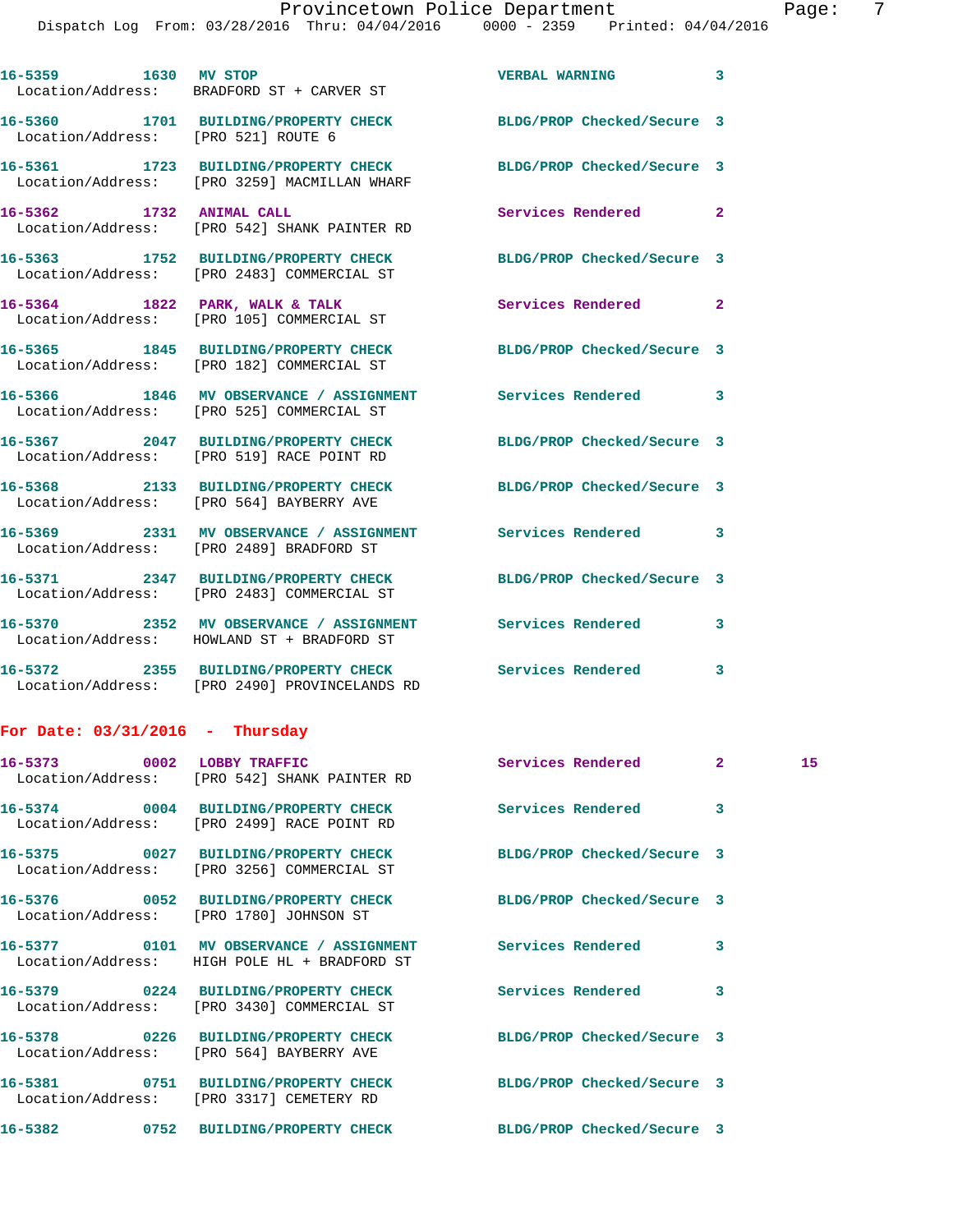|                            | Provincetown Police Department<br>Dispatch Log From: 03/28/2016 Thru: 04/04/2016 0000 - 2359 Printed: 04/04/2016 |                     | Page: 8        |
|----------------------------|------------------------------------------------------------------------------------------------------------------|---------------------|----------------|
|                            | Location/Address: [PRO 3318] CEMETERY RD                                                                         |                     |                |
| 16-5383 0814 SCHOOL        | Location/Address: [PRO 569] WINSLOW ST                                                                           | Services Rendered 3 |                |
|                            | 16-5384 0827 TRAFFIC CONTROL<br>Location/Address: [PRO 2931] COMMERCIAL ST                                       | Services Rendered 3 |                |
|                            | 16-5385 0839 BUILDING/PROPERTY CHECK BLDG/PROP Checked/Secure 3<br>Location/Address: [PRO 2206] COMMERCIAL ST    |                     |                |
|                            | 16-5386 0954 ANIMAL CALL<br>Location/Address: [PRO 2645] SHANK PAINTER RD                                        | Services Rendered   | $\mathbf{2}$   |
|                            | 16-5387 1027 PARK, WALK & TALK<br>Location/Address: [PRO 488] MAYFLOWER ST                                       | Services Rendered   | $\overline{2}$ |
|                            | 16-5388 1046 PARK, WALK & TALK<br>Location: [PRO 3431] LOPES SQUARE                                              | Services Rendered 2 |                |
|                            | 16-5389 1056 BUILDING/PROPERTY CHECK BLDG/PROP Checked/Secure 3<br>Location/Address: [PRO 447] JEROME SMITH RD   |                     |                |
|                            | 16-5390 1113 FID PHOTO/PRINTS<br>Location/Address: [PRO 542] SHANK PAINTER RD                                    | Services Rendered 3 |                |
|                            | 16-5391 1233 MV OBSERVANCE / ASSIGNMENT No Action Required 3<br>Location/Address: [PRO 3430] COMMERCIAL ST       |                     |                |
|                            | 16-5392 1300 MV OBSERVANCE / ASSIGNMENT Services Rendered 3<br>Location/Address: [PRO 751] BRADFORD ST           |                     |                |
|                            | 16-5393 1331 BUILDING/PROPERTY CHECK BLDG/PROP Checked/Secure 3<br>Location/Address: [PRO 564] BAYBERRY AVE      |                     |                |
|                            | 16-5394 1343 DOG IN CAR<br>Location/Address: [PRO 191] COMMERCIAL ST                                             | GONE ON ARRIVAL 2   |                |
|                            | 16-5395 1346 BUILDING/PROPERTY CHECK BLDG/PROP Checked/Secure 3<br>Location/Address: [PRO 2490] PROVINCELANDS RD |                     |                |
|                            | 16-5396 1347 MV OBSERVANCE / ASSIGNMENT Services Rendered 3<br>Location/Address: HOWLAND ST + HARRY KEMP WAY     |                     |                |
| 16-5397 1403 FIRE, VEHICLE | Location/Address: [PRO 2490] PROVINCELANDS RD                                                                    | Extinguished        | $\mathbf{1}$   |
|                            | 16-5398 1413 PET PANTRY<br>Location/Address: [PRO 3296] SHANK PAINTER RD                                         | Services Rendered   | $\mathbf{2}$   |
| 16-5399 1427 COMPLAINT     | Location/Address: [PRO 3174] COMMERCIAL ST                                                                       | Services Rendered 3 |                |
|                            | 16-5400 1502 PARK, WALK & TALK<br>Location/Address: [PRO 569] WINSLOW ST                                         | Services Rendered   | $\mathbf{2}$   |
| 16-5401 1520 COMPLAINT     | Location/Address: [PRO 3260] BRADFORD ST EXT                                                                     | Services Rendered 3 |                |
|                            | 16-5402 1540 MV OBSERVANCE / ASSIGNMENT Services Rendered<br>Location/Address: [PRO 525] COMMERCIAL ST           |                     | $\mathbf{3}$   |
|                            | 16-5403 1603 PARK, WALK & TALK<br>Location/Address: [PRO 105] COMMERCIAL ST                                      | Services Rendered 2 |                |
|                            | 16-5404 1626 BUILDING/PROPERTY CHECK Services Rendered 3<br>Location/Address: [PRO 2977] COMMERCIAL ST           |                     |                |
| 16-5405 1638 COMPLAINT     | Location/Address: [PRO 245] COMMERCIAL ST                                                                        | SPOKEN TO           | 3              |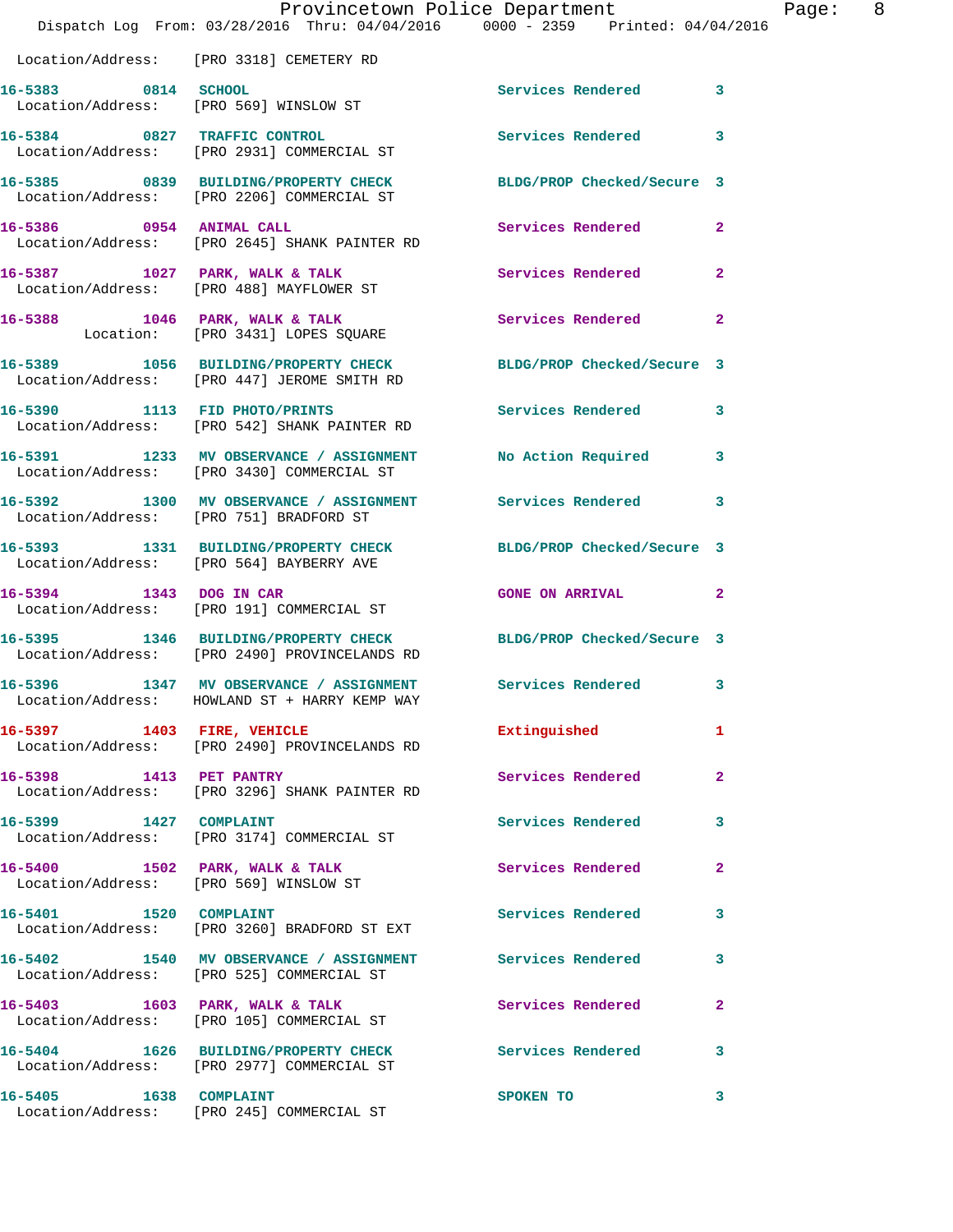|                                        | Dispatch Log From: 03/28/2016 Thru: 04/04/2016 0000 - 2359 Printed: 04/04/2016                                  | Provincetown Police Department | Page: 9 |  |
|----------------------------------------|-----------------------------------------------------------------------------------------------------------------|--------------------------------|---------|--|
|                                        | 16-5406 1727 BUILDING/PROPERTY CHECK BLDG/PROP Checked/Secure 3<br>Location/Address: [PRO 379] COMMERCIAL ST    |                                |         |  |
| Location/Address: [PRO 521] ROUTE 6    | 16-5407 1739 MV OBSERVANCE / ASSIGNMENT Services Rendered 3                                                     |                                |         |  |
|                                        | 16-5408 1812 BUILDING/PROPERTY CHECK Services Rendered 3<br>Location/Address: [PRO 521] ROUTE 6                 |                                |         |  |
| Location/Address: BRADFORD ST          | 16-5409 1829 ASSIST CITIZEN 5ervices Rendered 3                                                                 |                                |         |  |
|                                        | 16-5410 1847 BUILDING/PROPERTY CHECK BLDG/PROP Checked/Secure 3<br>Location/Address: [PRO 3033] COMMERCIAL ST   |                                |         |  |
|                                        | 16-5411 1904 BUILDING/PROPERTY CHECK BLDG/PROP Checked/Secure 3<br>Location/Address: [PRO 182] COMMERCIAL ST    |                                |         |  |
| Location/Address: [PRO 571] ALDEN ST   | 16-5412 1907 BUILDING/PROPERTY CHECK Services Rendered 3                                                        |                                |         |  |
|                                        | 16-5413 1936 LOST BLACK 6+ PHONE W/BLK CASE Services Rendered 3<br>Location/Address: [PRO 356] COMMERCIAL ST    |                                |         |  |
|                                        | 16-5414 1955 ALARM - GENERAL<br>Location/Address: [PRO 514] RACE POINT RD                                       | No Action Required 1           |         |  |
|                                        | 16-5415 2009 BUILDING/PROPERTY CHECK BLDG/PROP Checked/Secure 3<br>Location/Address: [PRO 530] SHANK PAINTER RD |                                |         |  |
| Refer To Arrest: 16-51-AR              | 16-5417 2021 MEDICAL EMERGENCY PATIENT REFUSAL 1<br>Location/Address: [PRO 1493] UPPER MILLER HILL RD           |                                |         |  |
| Refer To Arrest: 16-51-AR              | 16-5418 2038 MEDICAL EMERGENCY PATIENT REFUSAL 1<br>Location/Address: [PRO 542] SHANK PAINTER RD                |                                |         |  |
|                                        | 16-5419 2110 MEDICAL EMERGENCY<br>Location/Address: [PRO 1493] UPPER MILLER HILL RD                             | Transported to Hospital 1      |         |  |
|                                        | 16-5420 2110 BUILDING/PROPERTY CHECK Services Rendered 3<br>Location/Address: [PRO 564] BAYBERRY AVE            |                                |         |  |
| Location/Address: [PRO 16] BRADFORD ST | 16-5421 2128 MV OBSERVANCE / ASSIGNMENT Services Rendered 3                                                     |                                |         |  |
|                                        | 16-5423 2209 BUILDING/PROPERTY CHECK<br>Location/Address: [PRO 516] RACE POINT RD                               | BLDG/PROP Checked/Secure 3     |         |  |
|                                        | 16-5424 2215 BUILDING/PROPERTY CHECK<br>Location/Address: [PRO 519] RACE POINT RD                               | BLDG/PROP Checked/Secure 3     |         |  |
|                                        | 16-5425 2224 FOUND VISA CARD<br>Location/Address: [PRO 204] COMMERCIAL ST                                       | Services Rendered 3            |         |  |
|                                        | 16-5427 2357 BUILDING/PROPERTY CHECK BLDG/PROP Checked/Secure 3<br>Location/Address: [PRO 306] COMMERCIAL ST    |                                |         |  |
| For Date: $04/01/2016$ - Friday        |                                                                                                                 |                                |         |  |
| 16-5426                                | 0000 LOBBY TRAFFIC<br>Location/Address: [PRO 542] SHANK PAINTER RD                                              | Services Rendered 2            | 20      |  |

**16-5428 0048 MV OBSERVANCE / ASSIGNMENT Services Rendered 3** 

**16-5429 0119 BUILDING/PROPERTY CHECK Services Rendered 3** 

Location/Address: [PRO 94] BRADFORD ST

Location/Address: [PRO 3259] MACMILLAN WHARF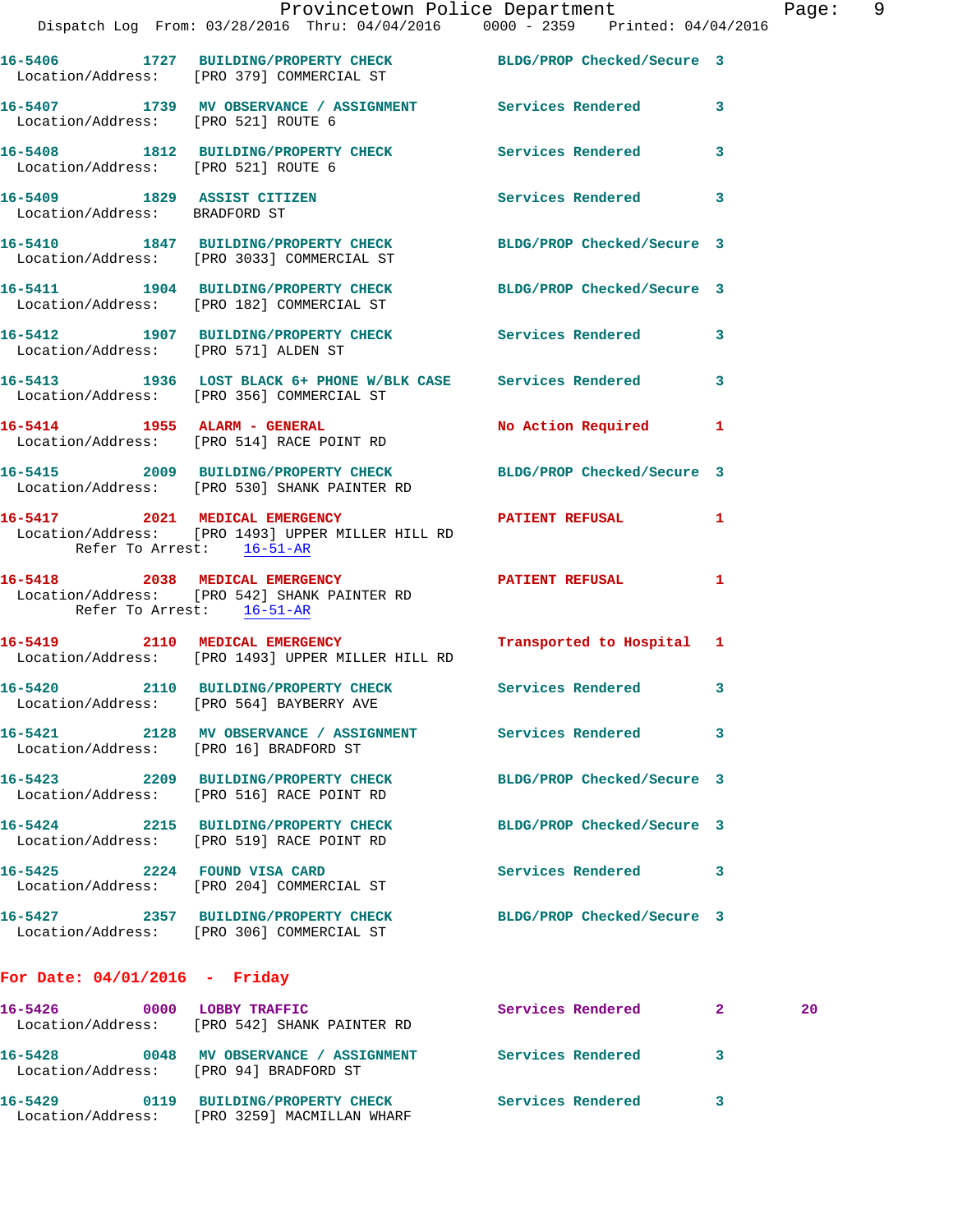## Provincetown Police Department Page: 10

Dispatch Log From: 03/28/2016 Thru: 04/04/2016 0000 - 2359 Printed: 04/04/2016

**16-5430 0121 MEDICAL EMERGENCY PATIENT REFUSAL 1**  Location/Address: PEARL ST **16-5431 0149 BUILDING/PROPERTY CHECK BLDG/PROP Checked/Secure 3**  Vicinity of: [PRO 1638] COMMERCIAL ST **16-5433 0159 BUILDING/PROPERTY CHECK BLDG/PROP Checked/Secure 3**  Location/Address: [PRO 105] COMMERCIAL ST

**16-5432 0202 BUILDING/PROPERTY CHECK Services Rendered 3**  Location/Address: [PRO 564] BAYBERRY AVE

**16-5434 0609 BUILDING/PROPERTY CHECK Services Rendered 3**  Location/Address: [PRO 75] CAPTAIN BERTIES WAY

16-5435 0801 TRANSPORT TO COURT Services Rendered 3 Location: [PRO 3705] ORLEANS DISTRICT COURT

**16-5436 0806 SERVICE CALL/SCHOOL Services Rendered 3**  Location/Address: [PRO 569] WINSLOW ST

**16-5437 0900 MEDICAL EMERGENCY Transported to Hospital 1**  Location/Address: [PRO 376] COMMERCIAL ST

Location/Address: [PRO 433] RYDER ST EXT

Location/Address: [PRO 3430] COMMERCIAL ST

Location/Address: [PRO 3430] COMMERCIAL ST

Location/Address: [PRO 16] BRADFORD ST

Location/Address: [PRO 2500] COMMERCIAL ST

Location/Address: COMMERCIAL ST

**16-5439 0912 BUILDING/PROPERTY CHECK Services Rendered 3** 

**16-5440 0931 PARK, WALK & TALK Services Rendered 2** 

**16-5441 1004 ALARM - FIRE False Alarm 1** 

**16-5442 1019 BUILDING/PROPERTY CHECK BLDG/PROP Checked/Secure 3** 

**16-5443 1025 MV OBSERVANCE / ASSIGNMENT Services Rendered 3**  Location/Address: [PRO 16] BRADFORD ST

16-5444 **1117 PARK, WALK & TALK 3** Services Rendered 2 Location/Address: [PRO 3259] MACMILLAN WHARF

**16-5445 1153 BUILDING/PROPERTY CHECK BLDG/PROP Checked/Secure 3**  Location/Address: [PRO 571] ALDEN ST

**16-5446 1240 BUILDING/PROPERTY CHECK BLDG/PROP Checked/Secure 3** 

**16-5447 1248 BUILDING/PROPERTY CHECK Services Rendered 3**  Location/Address: [PRO 2490] PROVINCELANDS RD

**16-5448 1305 MV OBSERVANCE / ASSIGNMENT Services Rendered 3**  Location/Address: [PRO 58] BRADFORD ST

**16-5449 1333 EXPIRED REGISTRATION Services Rendered 2**  Location/Address: [PRO 588] SHANK PAINTER RD

**16-5450 1418 SERVICE CALL Services Rendered 3**  Location/Address: [PRO 519] RACE POINT RD

**16-5451 1500 SCHOOL CROSSING Services Rendered 3**  Location/Address: [PRO 569] WINSLOW ST

**16-5452 1522 ALARM - FIRE Services Rendered 1** 

**16-5453 1526 BUILDING/PROPERTY CHECK BLDG/PROP Checked/Secure 3**  Location/Address: [PRO 1778] SHANK PAINTER RD

16-5454 1540 PARK, WALK & TALK **Services Rendered** 2 Location/Address: [PRO 285] COMMERCIAL ST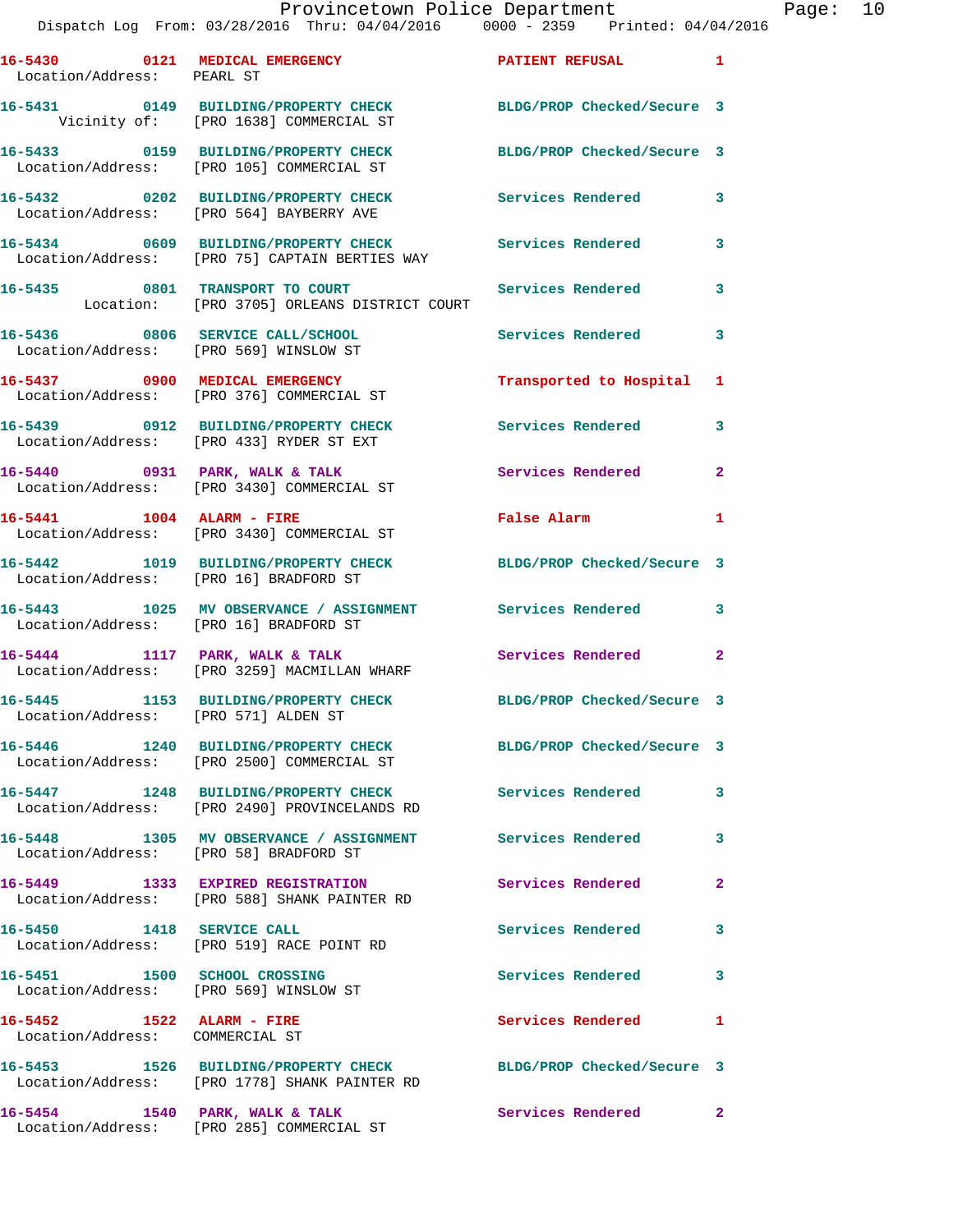|                                      | 16-5456 1628 TRESPASS ORDER REQUEST<br>Location/Address: [PRO 545] SHANK PAINTER RD                            | Services Rendered          | $\overline{2}$ |    |
|--------------------------------------|----------------------------------------------------------------------------------------------------------------|----------------------------|----------------|----|
| 16-5457 1649 ID FRAUD                | Location/Address: [PRO 770] BREWSTER ST                                                                        | Services Rendered          | $\overline{2}$ |    |
|                                      | 16-5458 1704 FOX ON ROOF<br>Location/Address: [PRO 1109] SOMERSET RD                                           | Services Rendered          | $\overline{2}$ |    |
|                                      | 16-5459 1729 SERVE TRESPASS NOTICE<br>Location/Address: CENTRAL ST + BRADFORD ST                               | Services Rendered          | $\overline{2}$ |    |
|                                      | 16-5460 1823 TRESPASS/PC<br>Location/Address: [PRO 1542] COMMERCIAL ST<br>Refer To $P/C$ : $16-52-AR$          | Services Rendered 2        |                | 1  |
|                                      | 16-5461 1843 BUILDING/PROPERTY CHECK BLDG/PROP Checked/Secure 3<br>Location/Address: [PRO 2483] COMMERCIAL ST  |                            |                |    |
|                                      | 16-5462 1849 BUILDING/PROPERTY CHECK BLDG/PROP Checked/Secure 3<br>Location/Address: [PRO 519] RACE POINT RD   |                            |                |    |
|                                      | 16-5463 1857 FIRST AID<br>Location/Address: [PRO 395] COMMERCIAL ST                                            | Services Rendered          | 1              |    |
|                                      | 16-5465 1938 ALARM - FIRE<br>Location/Address: [PRO 3222] ALDEN ST                                             | Services Rendered          | 1              |    |
|                                      | 16-5467 2123 BUILDING/PROPERTY CHECK BLDG/PROP Checked/Secure 3<br>Location/Address: [PRO 1638] COMMERCIAL ST  |                            |                |    |
|                                      | 16-5468 2129 HARASSMENT<br>Location/Address: [PRO 344] COMMERCIAL ST                                           | SPOKEN TO                  | $\overline{2}$ |    |
| 16-5469 2131 MV STOP                 | Location/Address: [PRO 1638] COMMERCIAL ST                                                                     | <b>VERBAL WARNING</b>      | 3              |    |
|                                      | 16-5470 2131 BUILDING/PROPERTY CHECK BLDG/PROP Checked/Secure 3<br>Location/Address: [PRO 519] RACE POINT RD   |                            |                |    |
|                                      | 16-5474 2350 BUILDING/PROPERTY CHECK BLDG/PROP Checked/Secure 3<br>Location/Address: [PRO 447] JEROME SMITH RD |                            |                |    |
| 16-5475                              | 2351 BUILDING/PROPERTY CHECK BLDG/PROP Checked/Secure 3<br>Location/Address: [PRO 105] COMMERCIAL ST           |                            |                |    |
| For Date: $04/02/2016$ - Saturday    |                                                                                                                |                            |                |    |
| 16-5473 0000 LOBBY TRAFFIC           | Location/Address: [PRO 542] SHANK PAINTER RD                                                                   | Services Rendered          | $\mathbf{2}$   | 15 |
|                                      | 16-5476 0010 NOISE COMPLAINT<br>Location/Address: [PRO 3443] COMMERCIAL ST                                     | LICENSING VIOLATION        | 3              |    |
|                                      | 16-5478 0026 SUSPICIOUS ACTIVITY<br>Location/Address: [PRO 3072] STANDISH ST<br>Refer To Arrest: 16-53-AR      | Arrest(s) Made             | $\overline{a}$ |    |
|                                      | 16-5479 0210 BUILDING/PROPERTY CHECK<br>Location/Address: [PRO 3609] COMMERCIAL ST                             | BLDG/PROP Checked/Secure 3 |                |    |
| Location/Address: ROUTE 6 + SNAIL RD | 16-5480 0242 MV OBSERVANCE / ASSIGNMENT                                                                        | Services Rendered          | 3              |    |
|                                      | 16-5481 0609 BUILDING/PROPERTY CHECK<br>Location/Address: [PRO 530] SHANK PAINTER RD                           | BLDG/PROP Checked/Secure 3 |                |    |
|                                      | 16-5482 0619 BUILDING/PROPERTY CHECK<br>Location/Address: [PRO 3259] MACMILLAN WHARF                           | <b>Services Rendered</b>   | 3              |    |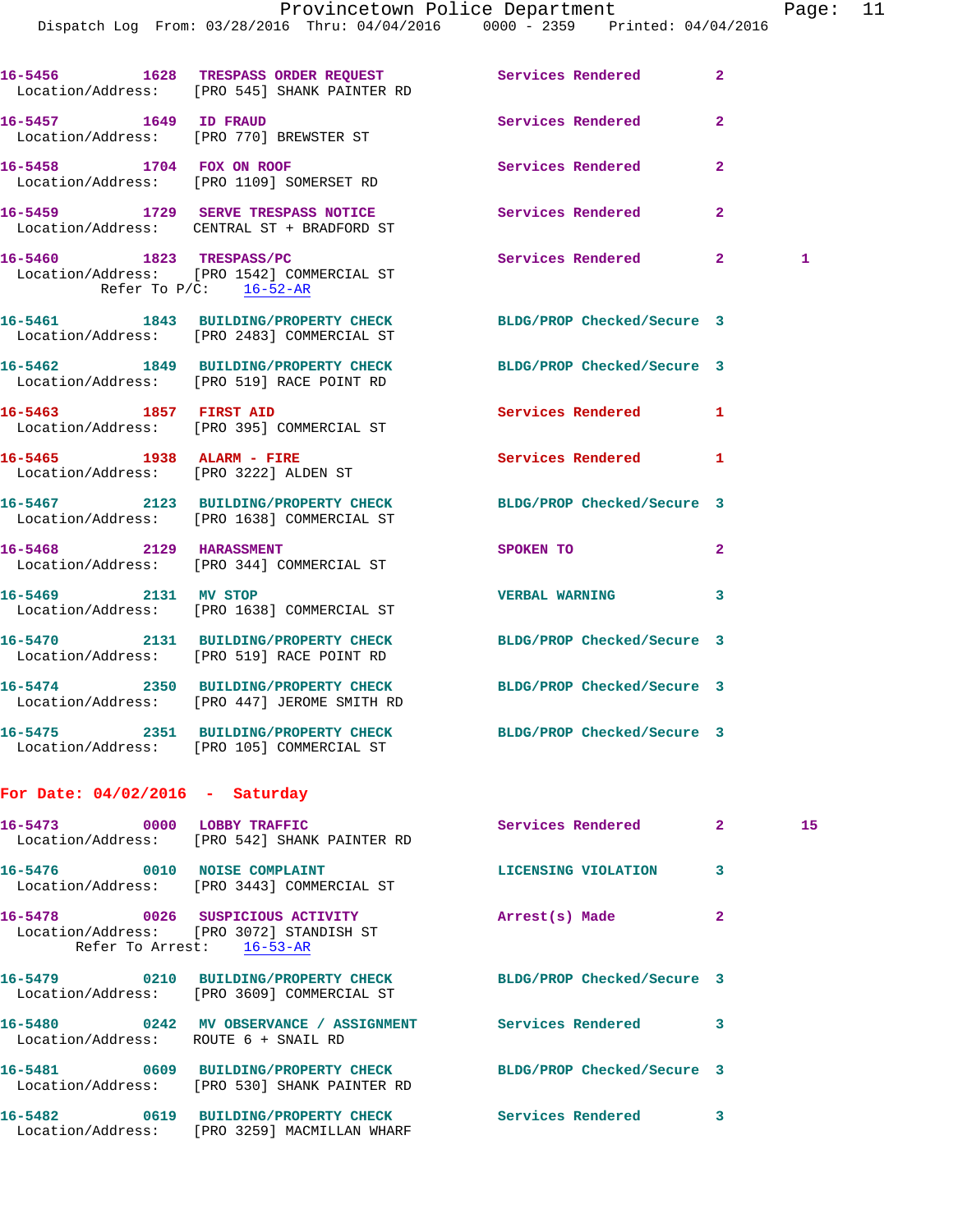|                                        | 16-5483 0625 BUILDING/PROPERTY CHECK BLDG/PROP Checked/Secure 3<br>Location/Address: [PRO 3256] COMMERCIAL ST    |                            |                |
|----------------------------------------|------------------------------------------------------------------------------------------------------------------|----------------------------|----------------|
|                                        | 16-5484 0717 ANIMAL CALL/PET PANTRY<br>Location/Address: [PRO 3296] SHANK PAINTER RD                             | Services Rendered          | $\overline{a}$ |
|                                        | 16-5485 0718 BUILDING/PROPERTY CHECK<br>Location/Address: [PRO 2483] COMMERCIAL ST                               | Services Rendered          | 3              |
| Location/Address: [PRO 521] ROUTE 6    | 16-5486 0731 BUILDING/PROPERTY CHECK BLDG/PROP Checked/Secure 3                                                  |                            |                |
|                                        | 16-5487 0754 BUILDING/PROPERTY CHECK<br>Location/Address: [PRO 2540] RACE POINT RD                               | BLDG/PROP Checked/Secure 3 |                |
| 16-5488 0847 DISTURBANCE               | Location/Address: [PRO 606] CONWELL ST                                                                           | Could Not Locate 1         | $\mathbf{1}$   |
|                                        | 16-5489 1027 BUILDING/PROPERTY CHECK BLDG/PROP Checked/Secure 3<br>Location/Address: [PRO 707] BAYBERRY AVE      |                            |                |
| 16-5490 1037 DECEASED FOX              | Location/Address: [PRO 914] DUNCAN LN                                                                            | Services Rendered          | $\mathbf{2}$   |
|                                        | 16-5491 1110 MV OBSERVANCE / ASSIGNMENT Services Rendered<br>Location/Address: BRADFORD ST + STANDISH ST         |                            | 3              |
|                                        | 16-5493 1209 BUILDING/PROPERTY CHECK<br>Location/Address: [PRO 3259] MACMILLAN WHARF                             | BLDG/PROP Checked/Secure 3 |                |
|                                        | 16-5494 1235 BUILDING/PROPERTY CHECK<br>Location/Address: [PRO 2977] COMMERCIAL ST                               | BLDG/PROP Checked/Secure 3 |                |
|                                        | 16-5497 1545 BUILDING/PROPERTY CHECK<br>Location/Address: [PRO 99] COMMERCIAL ST                                 | BLDG/PROP Checked/Secure 3 |                |
|                                        | 16-5498 1615 PARK, WALK & TALK<br>Location/Address: [PRO 564] BAYBERRY AVE                                       | Services Rendered          | $\mathbf{2}$   |
|                                        | 16-5499 1649 BUILDING/PROPERTY CHECK<br>Location/Address: [PRO 525] COMMERCIAL ST                                | BLDG/PROP Checked/Secure 3 |                |
|                                        | 16-5500 1656 INVESTIGATION<br>Location/Address: [PRO 542] SHANK PAINTER RD                                       | Services Rendered          | 3              |
| Location/Address: [PRO 58] BRADFORD ST | 16-5501 1702 MV OBSERVANCE / ASSIGNMENT Services Rendered                                                        |                            | 3              |
|                                        | 16-5502 1713 BUILDING/PROPERTY CHECK<br>Location/Address: [PRO 2206] COMMERCIAL ST                               | BLDG/PROP Checked/Secure 3 |                |
|                                        | 16-5503 1815 BUILDING/PROPERTY CHECK<br>Location/Address: [PRO 554] TREMONT ST                                   | BLDG/PROP Checked/Secure 3 |                |
|                                        | 16-5504 1818 BUILDING/PROPERTY CHECK<br>Location/Address: [PRO 379] COMMERCIAL ST                                | BLDG/PROP Checked/Secure 3 |                |
|                                        | 16-5505 1823 BUILDING/PROPERTY CHECK BLDG/PROP Checked/Secure 3<br>Location/Address: [PRO 2490] PROVINCELANDS RD |                            |                |
|                                        | 16-5506 1828 BUILDING/PROPERTY CHECK<br>Location/Address: [PRO 433] RYDER ST EXT                                 | Services Rendered          | 3              |
| Location/Address: COMMERCIAL ST        | 16-5507 1831 PARK, WALK & TALK                                                                                   | Services Rendered          | $\overline{a}$ |
|                                        | 16-5508 1852 MV OBSERVANCE / ASSIGNMENT Services Rendered<br>Location/Address: [PRO 525] COMMERCIAL ST           |                            | 3              |
| 16-5509 1919 VERBAL HEADLIGHT          |                                                                                                                  | <b>VERBAL WARNING</b>      | 3              |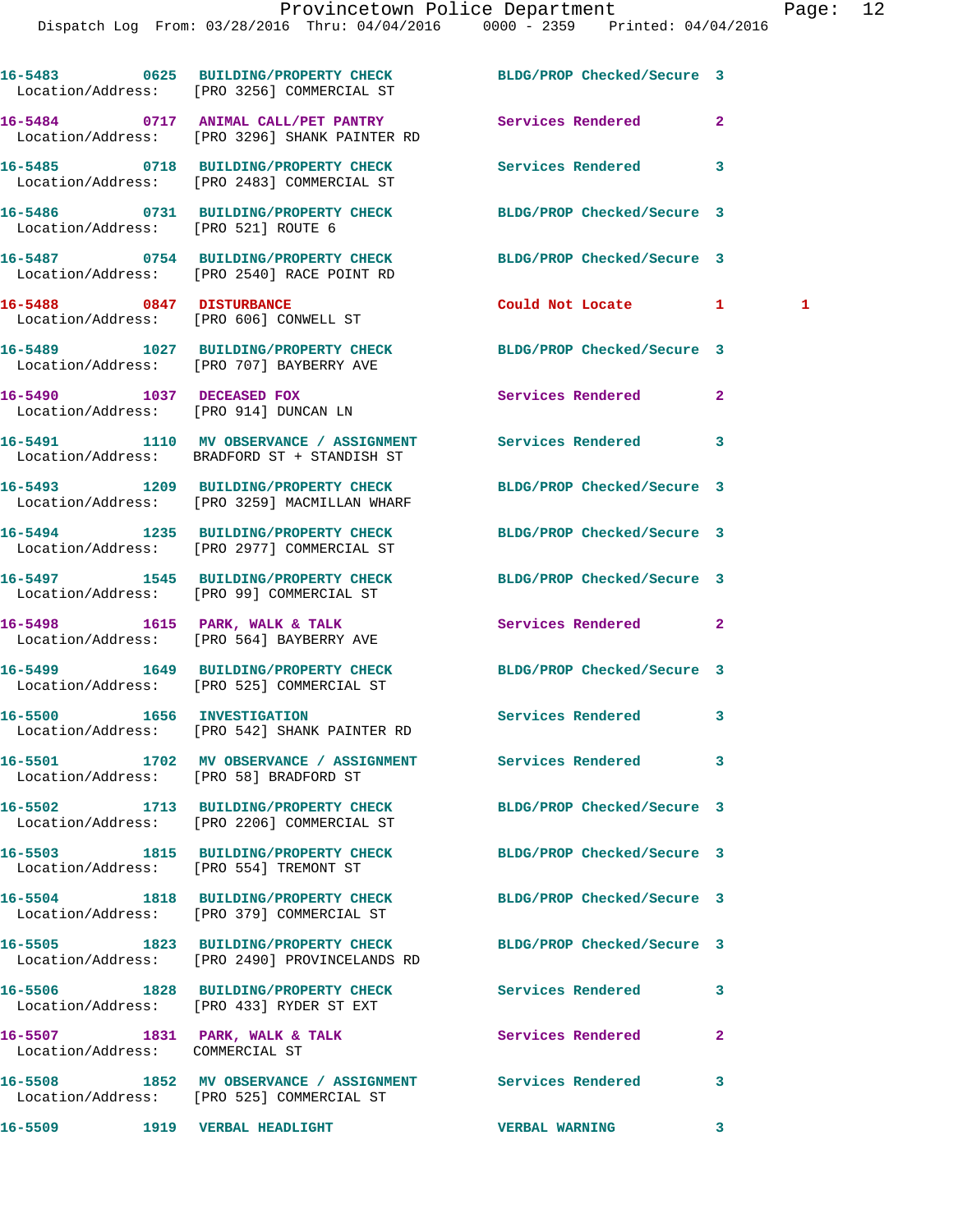|                                      | Dispatch Log From: 03/28/2016 Thru: 04/04/2016 0000 - 2359 Printed: 04/04/2016                                  | Provincetown Police Department |                | Page: 13 |  |
|--------------------------------------|-----------------------------------------------------------------------------------------------------------------|--------------------------------|----------------|----------|--|
|                                      | Location/Address: [PRO 379] COMMERCIAL ST                                                                       |                                |                |          |  |
|                                      | 16-5510 1924 VERBAL TAIL LIGHT NERBAL WERBAL WARNING<br>Location/Address: THISTLEMORE RD + BRADFORD ST          |                                | 3              |          |  |
|                                      | 16-5511 1939 VERBAL TAIL LIGHT NERBAL WERBAL WARNING<br>Location/Address: RYDER ST + BRADFORD ST                |                                | 3              |          |  |
|                                      | 16-5512 1940 MV DISABLED<br>Location/Address: [PRO 2499] RACE POINT RD                                          | <b>Services Rendered</b>       | $\overline{2}$ |          |  |
| Location/Address: [PRO 3287] ROUTE 6 | 16-5513 1948 BUILDING/PROPERTY CHECK BLDG/PROP Checked/Secure 3                                                 |                                |                |          |  |
|                                      | 16-5514 1952 BAR CHECK<br>Location/Address: [PRO 2605] COMMERCIAL ST                                            | Services Rendered              | $\overline{2}$ |          |  |
|                                      | 16-5515 2044 BUILDING/PROPERTY CHECK BLDG/PROP Checked/Secure 3<br>Location/Address: [PRO 516] RACE POINT RD    |                                |                |          |  |
|                                      | 16-5516 2135 MV OBSERVANCE / ASSIGNMENT Services Rendered<br>Location/Address: HIGH POLE HL + BRADFORD ST       |                                | 3              |          |  |
| Location/Address: COMMERCIAL ST      | 16-5518 2339 PARK, WALK & TALK Services Rendered                                                                |                                | $\mathbf{2}$   |          |  |
|                                      | 16-5519 2353 BUILDING/PROPERTY CHECK BLDG/PROP Checked/Secure 3<br>Location/Address: [PRO 2543] MACMILLAN WHARF |                                |                |          |  |

## **For Date: 04/03/2016 - Sunday**

|                                        | 16-5521 0016 LOBBY TRAFFIC<br>Location/Address: [PRO 542] SHANK PAINTER RD                                       | Services Rendered         | $\overline{\mathbf{2}}$ and $\overline{\mathbf{2}}$ and $\overline{\mathbf{2}}$ and $\overline{\mathbf{2}}$ and $\overline{\mathbf{2}}$ and $\overline{\mathbf{2}}$ and $\overline{\mathbf{2}}$ and $\overline{\mathbf{2}}$ and $\overline{\mathbf{2}}$ and $\overline{\mathbf{2}}$ and $\overline{\mathbf{2}}$ and $\overline{\mathbf{2}}$ and $\overline{\mathbf{2}}$ and $\overline{\mathbf{2}}$ a | $\overline{2}$ |
|----------------------------------------|------------------------------------------------------------------------------------------------------------------|---------------------------|-------------------------------------------------------------------------------------------------------------------------------------------------------------------------------------------------------------------------------------------------------------------------------------------------------------------------------------------------------------------------------------------------------|----------------|
|                                        | 16-5522 0224 911 TEST CALL<br>Location/Address: [PRO 542] SHANK PAINTER RD                                       | Services Rendered         | 1.                                                                                                                                                                                                                                                                                                                                                                                                    |                |
|                                        | 16-5523 0231 MV OBSERVANCE / ASSIGNMENT Services Rendered<br>Location/Address: BRADFORD ST + RYDER ST            |                           | $\overline{\mathbf{3}}$                                                                                                                                                                                                                                                                                                                                                                               |                |
| 16-5524 0242 MV STOP                   | Location/Address: [PRO 733] BRADFORD ST                                                                          | <b>VERBAL WARNING</b>     | 3                                                                                                                                                                                                                                                                                                                                                                                                     |                |
|                                        | 16-5525 0317 BUILDING/PROPERTY CHECK BLDG/PROP Checked/Secure 3<br>Location/Address: [PRO 530] SHANK PAINTER RD  |                           |                                                                                                                                                                                                                                                                                                                                                                                                       |                |
|                                        | 16-5526 0322 BUILDING/PROPERTY CHECK BLDG/PROP Checked/Secure 3<br>Location/Address: [PRO 1778] SHANK PAINTER RD |                           |                                                                                                                                                                                                                                                                                                                                                                                                       |                |
| Location/Address: [PRO 521] ROUTE 6    | 16-5527 0535 BUILDING/PROPERTY CHECK Services Rendered                                                           |                           | $\mathbf{3}$                                                                                                                                                                                                                                                                                                                                                                                          |                |
|                                        | 16-5528 0550 BUILDING/PROPERTY CHECK BLDG/PROP Checked/Secure 3<br>Location/Address: [PRO 519] RACE POINT RD     |                           |                                                                                                                                                                                                                                                                                                                                                                                                       |                |
| Location/Address: [PRO 3188] MEADOW RD |                                                                                                                  |                           | 1                                                                                                                                                                                                                                                                                                                                                                                                     |                |
|                                        | 16-5530 0817 FOLLOW UP<br>Location/Address: [PRO 542] SHANK PAINTER RD                                           | <b>Services Rendered</b>  | $\overline{a}$                                                                                                                                                                                                                                                                                                                                                                                        |                |
|                                        | 16-5532 0940 ASSIST AGENCY / DPW/STATE<br>Location/Address: [PRO 542] SHANK PAINTER RD                           | Taken/Referred to Other 3 |                                                                                                                                                                                                                                                                                                                                                                                                       |                |
|                                        | 16-5533 1001 POWER OUTAGE AT THE STATION No Action Required<br>Location/Address: [PRO 542] SHANK PAINTER RD      |                           | $\mathbf{2}$                                                                                                                                                                                                                                                                                                                                                                                          |                |
|                                        | 16-5534 1026 LOST/FOUND/STOLEN PROPERTY Taken/Referred to Other 3<br>Location/Address: [PRO 3236] COMMERCIAL ST  |                           |                                                                                                                                                                                                                                                                                                                                                                                                       |                |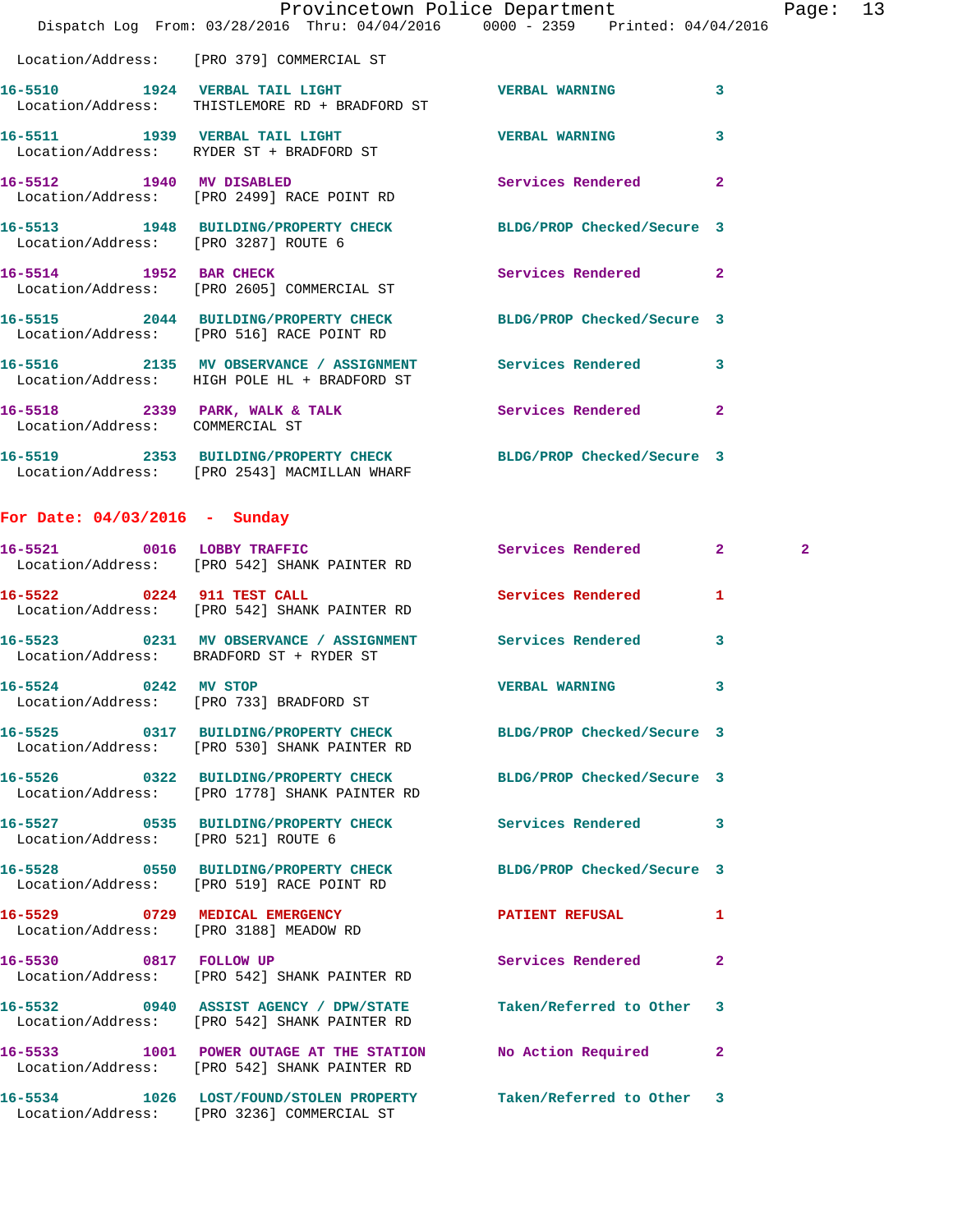|                                        | Dispatch Log From: 03/28/2016 Thru: 04/04/2016 0000 - 2359 Printed: 04/04/2016                                    | Provincetown Police Department |              | Page: 14 |  |
|----------------------------------------|-------------------------------------------------------------------------------------------------------------------|--------------------------------|--------------|----------|--|
|                                        | 16-5535 1044 BUILDING/PROPERTY CHECK BLDG/PROP Checked/Secure 3<br>Location/Address: [PRO 2543] MACMILLAN WHARF   |                                |              |          |  |
|                                        | 16-5536 1100 ASSIST AGENCY / SEWER/WATER Taken/Referred to Other 3<br>Location/Address: [PRO 2266] COMMERCIAL ST  |                                |              |          |  |
|                                        | 16-5537 1119 MV OBSERVANCE / ASSIGNMENT No Action Required 3<br>Location/Address: COMMERCIAL ST + SNAIL RD        |                                |              |          |  |
|                                        | 16-5538 1123 BUILDING/PROPERTY CHECK BLDG/PROP Checked/Secure 3<br>Location/Address: [PRO 1778] SHANK PAINTER RD  |                                |              |          |  |
|                                        | 16-5539 1133 BUILDING/PROPERTY CHECK BLDG/PROP Checked/Secure 3<br>Location/Address: [PRO 1780] JOHNSON ST        |                                |              |          |  |
|                                        | 16-5540 1136 BUILDING/PROPERTY CHECK Services Rendered 3<br>Location/Address: [PRO 2500] COMMERCIAL ST            |                                |              |          |  |
| Location/Address: OLD COLONY WAY       | 16-5541 1145 RESTRAINING ORDER QUESTIONS SPOKEN TO                                                                |                                | $\mathbf{2}$ |          |  |
| Location/Address: [PRO 94] BRADFORD ST | 16-5542 1206 MV OBSERVANCE / ASSIGNMENT Services Rendered                                                         |                                | 3            |          |  |
|                                        | 16-5543 1236 BUILDING/PROPERTY CHECK BLDG/PROP Checked/Secure 3<br>Location/Address: [PRO 1638] COMMERCIAL ST     |                                |              |          |  |
|                                        | 16-5544 1245 BUILDING/PROPERTY CHECK Services Rendered<br>Location/Address: [PRO 2481] TREMONT ST                 |                                | 3            |          |  |
|                                        | 16-5545 1254 PARKING / GENERAL Services Rendered 3<br>Location/Address: [PRO 105] COMMERCIAL ST                   |                                |              |          |  |
| Location/Address: [PRO 3222] ALDEN ST  | 16-5546 1259 DOG BITE/MEDICAL EMERGENCY PATIENT REFUSAL                                                           |                                | 1            |          |  |
|                                        | 16-5547 1301 911 GENERAL-MISDIAL 1 Services Rendered 1<br>Location/Address: [PRO 3222] ALDEN ST                   |                                |              |          |  |
| Location/Address: [PRO 521] ROUTE 6    | 16-5549 1405 BUILDING/PROPERTY CHECK BLDG/PROP Checked/Secure 3                                                   |                                |              |          |  |
| Location/Address: [PRO 521] ROUTE 6    | 16-5550 1408 MV OBSERVANCE / ASSIGNMENT Services Rendered                                                         |                                |              |          |  |
| 16-5551 1458 DOG BITE                  | Location/Address: [PRO 542] SHANK PAINTER RD                                                                      | Services Rendered              | $\mathbf{2}$ |          |  |
|                                        | 16-5553 1536 BUILDING/PROPERTY CHECK<br>Location/Address: [PRO 1909] COMMERCIAL ST                                | BLDG/PROP Checked/Secure 3     |              |          |  |
|                                        | 16-5552 1537 BUILDING/PROPERTY CHECK BLDG/PROP Checked/Secure 3<br>Location/Address: [PRO 175] COMMERCIAL ST      |                                |              |          |  |
|                                        | 16-5554 1553 BUILDING/PROPERTY CHECK BLDG/PROP Checked/Secure 3<br>Location/Address: [PRO 75] CAPTAIN BERTIES WAY |                                |              |          |  |
|                                        | 16-5556 1607 BUILDING/PROPERTY CHECK BLDG/PROP Checked/Secure 3<br>Location/Address: [PRO 447] JEROME SMITH RD    |                                |              |          |  |
|                                        | 16-5557 1618 PARK, WALK & TALK<br>Location/Address: [PRO 516] RACE POINT RD                                       | Services Rendered              | $\mathbf{2}$ |          |  |
|                                        | 16-5558 1652 MV OBSERVANCE / ASSIGNMENT Services Rendered<br>Location/Address: HIGH POLE HL + BRADFORD ST         |                                | 3            |          |  |
|                                        | 16-5559 1655 MV OBSERVANCE / ASSIGNMENT<br>Location/Address: [PRO 3099] SHANK PAINTER RD                          | Services Rendered              | 3            |          |  |
| 16-5560                                | 1709 BUILDING/PROPERTY CHECK                                                                                      | Services Rendered              | 3            |          |  |

Location/Address: [PRO 2540] RACE POINT RD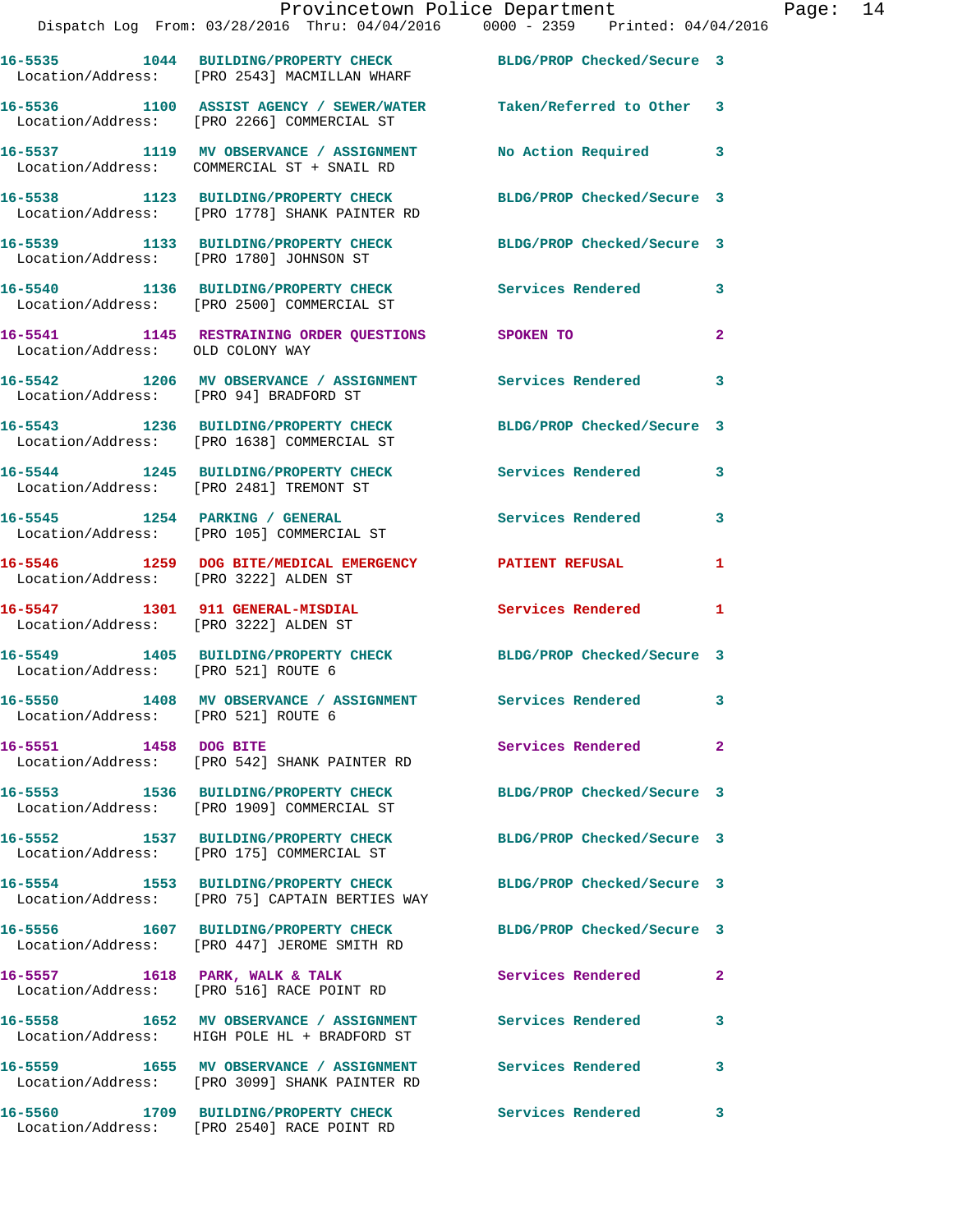|                                 | 16-5562 1712 MV OBSERVANCE / ASSIGNMENT Services Rendered<br>Location/Address: [PRO 446] HOWLAND ST           |                            | 3            |   |
|---------------------------------|---------------------------------------------------------------------------------------------------------------|----------------------------|--------------|---|
|                                 | 16-5561 1718 BUILDING/PROPERTY CHECK<br>Location/Address: [PRO 526] RYDER ST EXT                              | BLDG/PROP Checked/Secure 3 |              |   |
| Refer To Arrest: 16-55-AR       | 16-5563 1749 B&E/ARREST<br>Location/Address: [PRO 1338] COMMERCIAL ST                                         | Arrest(s) Made             | $\mathbf{2}$ | 1 |
|                                 | 16-5564 1816 BUILDING/PROPERTY CHECK BLDG/PROP Checked/Secure 3<br>Location/Address: [PRO 3033] COMMERCIAL ST |                            |              |   |
|                                 | 16-5565 1906 BUILDING/PROPERTY CHECK<br>Location/Address: [PRO 106] COMMERCIAL ST                             | BLDG/PROP Checked/Secure 3 |              |   |
|                                 | 16-5566 1916 BUILDING/PROPERTY CHECK<br>Location/Address: [PRO 2977] COMMERCIAL ST                            | BLDG/PROP Checked/Secure 3 |              |   |
|                                 | 16-5567 2021 FOLLOW UP<br>Location/Address: [PRO 1338] COMMERCIAL ST                                          | Services Rendered          | $\mathbf{2}$ |   |
|                                 | 16-5568 2100 BUILDING/PROPERTY CHECK<br>Location/Address: [PRO 433] RYDER ST EXT                              | BLDG/PROP Checked/Secure 3 |              |   |
|                                 | 16-5569 2123 BUILDING/PROPERTY CHECK<br>Location/Address: [PRO 2499] RACE POINT RD                            | BLDG/PROP Checked/Secure 3 |              |   |
| 16-5571 2328 MV STOP            | Location/Address: BRADFORD ST + ALLERTON ST                                                                   | Citation/Warning Issued 3  |              |   |
| For Date: $04/04/2016$ - Monday |                                                                                                               |                            |              |   |
|                                 | 16-5570 0000 LOBBY TRAFFIC<br>Location/Address: [PRO 542] SHANK PAINTER RD                                    | Services Rendered          | $\mathbf{2}$ | 2 |
|                                 | 16-5572 0001 BUILDING/PROPERTY CHECK<br>Location/Address: [PRO 2483] COMMERCIAL ST                            | Services Rendered          | 3            |   |
|                                 | 16-5573 0004 BUILDING/PROPERTY CHECK<br>Location/Address: [PRO 2206] COMMERCIAL ST                            | BLDG/PROP Checked/Secure 3 |              |   |
|                                 | 16-5574 0009 BUILDING/PROPERTY CHECK<br>Location/Address: [PRO 1638] COMMERCIAL ST                            | BLDG/PROP Checked/Secure 3 |              |   |
|                                 | 16-5575 0015 MV OBSERVANCE / ASSIGNMENT Services Rendered<br>Location/Address: [PRO 2489] BRADFORD ST         |                            | 3            |   |
|                                 | 16-5576 0030 SUSPICIOUS MV<br>Location/Address: [PRO 75] CAPTAIN BERTIES WAY                                  | No Action Required         | $\mathbf{2}$ |   |
| 16-5577 0044 MV STOP            | Location/Address: [PRO 2513] ROUTE 6                                                                          | Citation/Warning Issued    | 3            |   |
|                                 | 16-5578 0049 BUILDING/PROPERTY CHECK<br>Location/Address: [PRO 3430] COMMERCIAL ST                            | <b>Services Rendered</b>   | 3            |   |
|                                 | 16-5579 0105 MV OBSERVANCE / ASSIGNMENT<br>Location/Address: [PRO 3430] COMMERCIAL ST                         | Services Rendered          | 3            |   |
|                                 | 16-5580 0113 MV OBSERVANCE / ASSIGNMENT Services Rendered<br>Location/Address: BRADFORD ST + HIGH POLE HILL   |                            | 3            |   |
|                                 | 16-5582 0216 BUILDING/PROPERTY CHECK Services Rendered                                                        |                            | 3            |   |

Location/Address: [PRO 1776] PLEASANT ST

Location/Address: [PRO 521] ROUTE 6

**16-5581 0217 BUILDING/PROPERTY CHECK BLDG/PROP Checked/Secure 3**